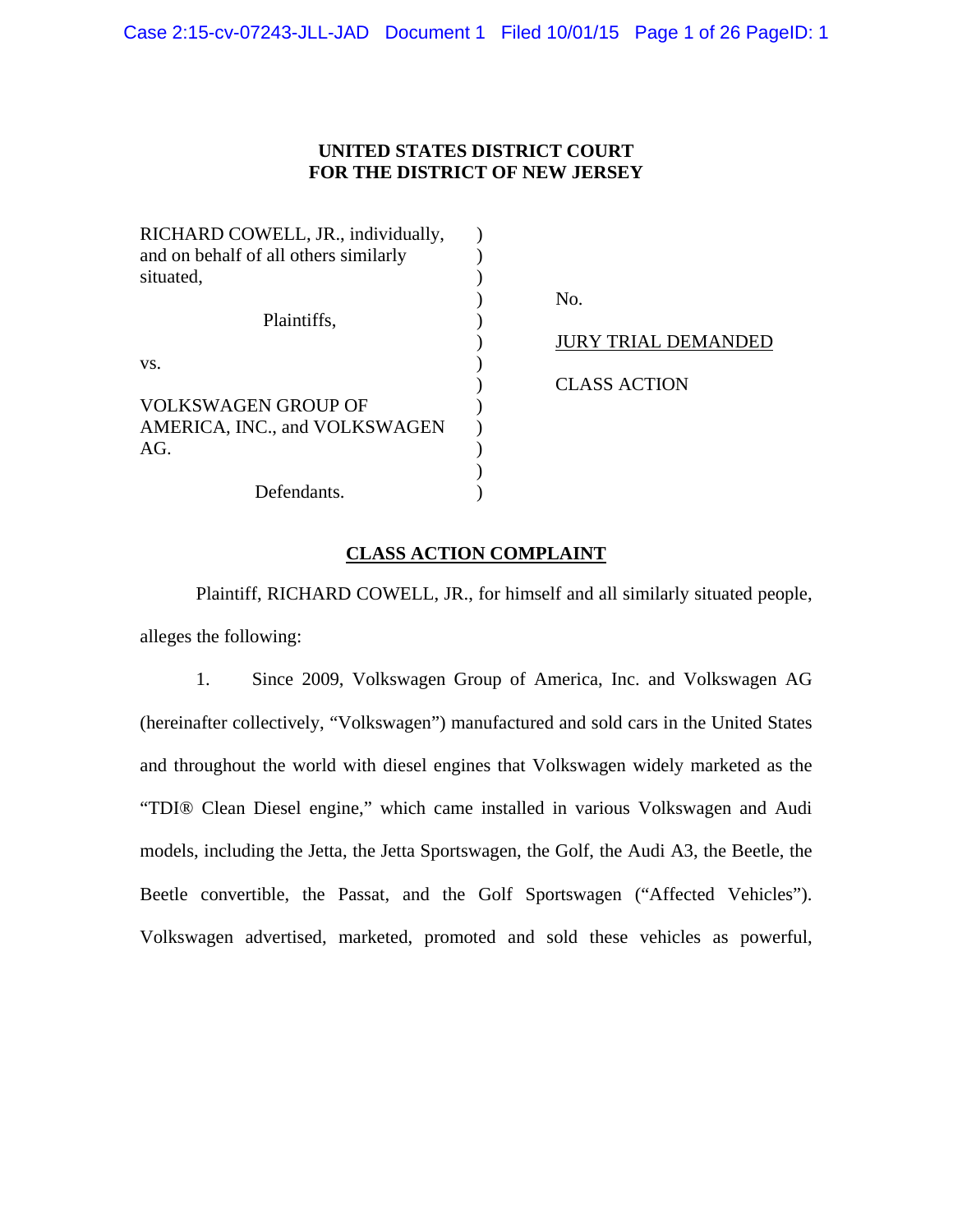efficient, and clean with low emissions as a result of the "Clean Diesel" engine system as reflected in this Volkswagen web advertisement:



2. Under the Clean Air Act, 42 U.S.C. §§ 7401-7671q, and its implementing regulations both administered and enforced by the Environmental Protection Agency ("EPA"), manufacturers of diesel-powered cars, like Volkswagen, were required to install emission control devices so that each diesel vehicle sold in the US complies with Clean Air Act emission standards, as well as to certify that such devices are installed, operative, and meet applicable standards.

3. As discussed below, consumers, including Plaintiff and members of both Classes defined below paid an increased amount and spent a premium to purchase a

<sup>1</sup> http://www.vw.com/features/clean-diesel/.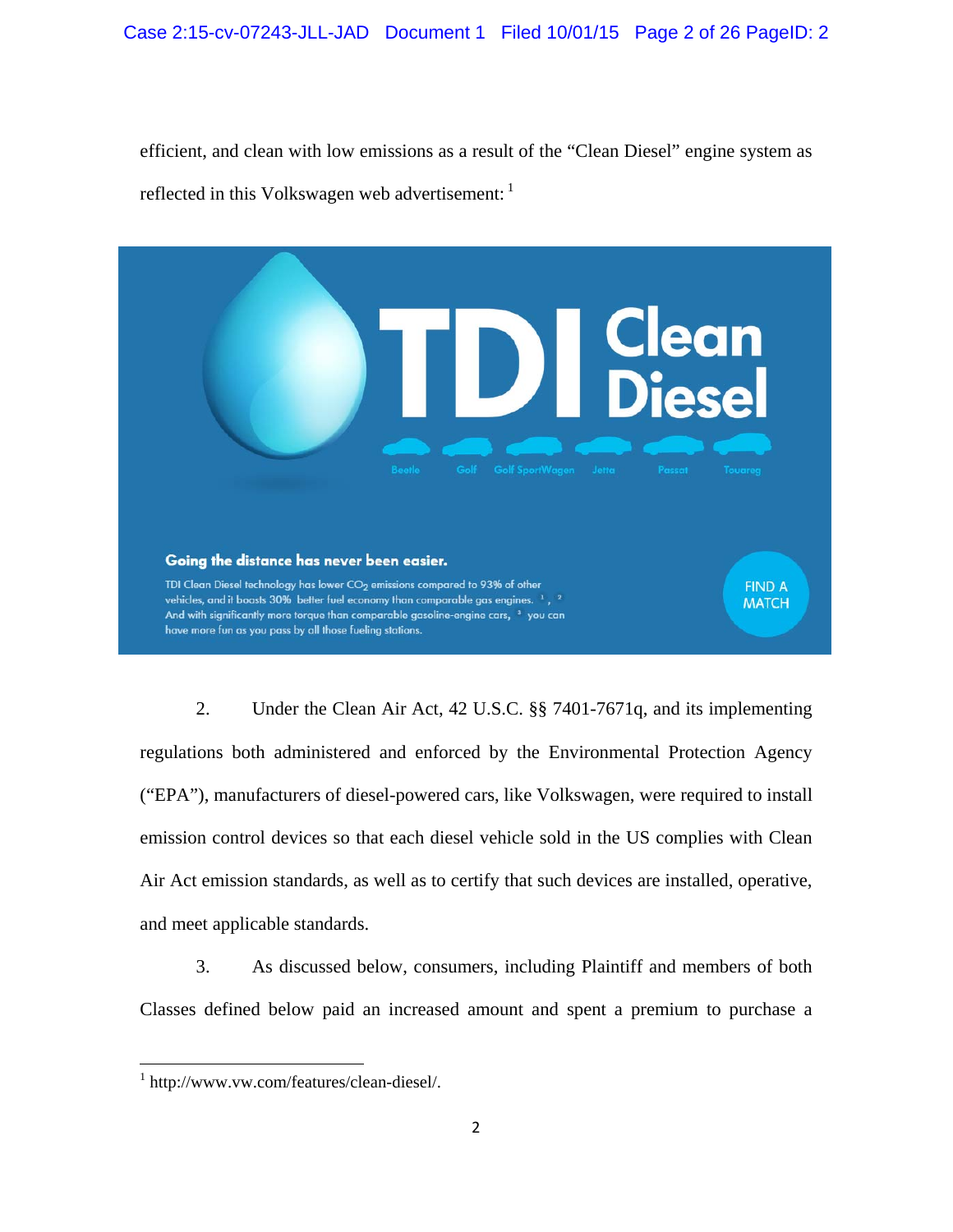Volkswagen or Audi with a "TDI® Clean Diesel" engine, since doing so ensured the engine was eco-friendly as well as powerful and fuel efficient.

4. It was only after an enormous investigation by state and federal regulators that anyone outside of Volkswagen learned that these "Clean Diesel" engines actually spewed 40 times the amount of emissions permitted by EPA standards. Thus, such engines were hardly the clean-operating, eco-friendly power plant that offered increased efficiency, torque, and acceleration.

5. On September 18, 2015, Phillip A. Brooks, Director, Air Enforcement

Division, Office of Civil Enforcement, with the United States Environmental Protection

Agency, issued a Notice of Violation, stating:

[T]he EPA has determined that VW manufactured and installed defeat devices in certain model year 2009 through 2015 diesel light-duty vehicles equipped with 2.0 liter engines. These defeat devices bypass, defeat, or render inoperative elements of the vehicles' emission control system that exist to comply with [Clean Air Act] emission standards. **Therefore, VW violated section 203(a)(3)(B) of the CAA, 42 U.S.C. § 7522(a)(3)(B).**  Additionally, the EPA has determined that, due to the existence of the defeat devices in these vehicles, these vehicles do not conform in all material respects to the vehicle specifications described in the applications for the certificates of conformity that purportedly cover them. **Therefore, VW also violated section 203(a)(1) of the CAA, 42 U.S.C. § 7522(a)(1) by selling, offering for sale, introducing into commerce, delivering for introduction into commerce, or importing these vehicles, or for causing any of the foregoing acts.2**

Director Brooks continued by explaining Volkswagen's method of deceiving regulators,

and, necessarily, consumers, which stands at the center and is at the heart of this case:

Specifically, VW manufactured and installed software in the electronic control module (ECM) of these vehicles that sensed when the vehicle was being tested for compliance with EPA emissions standards. For ease of

*See* Sept. 18, 2015 Notice of Violation (emphasis added).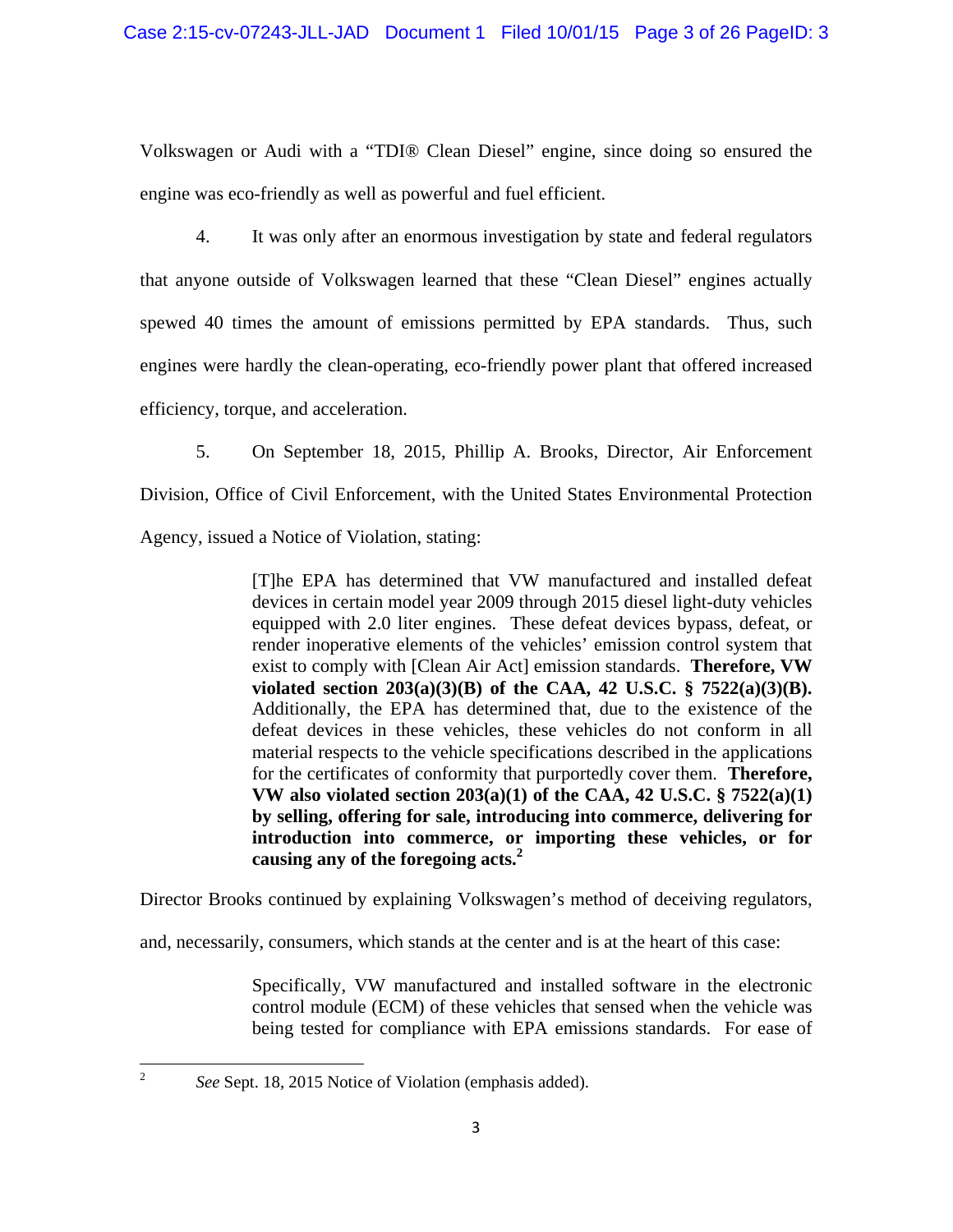reference, the EPA is calling this the "switch." The "switch" senses whether the vehicle is being tested or not based on various inputs including the position of the steering wheel, vehicle speed, the duration of the engine's operation, and barometric pressure. These inputs precisely track the parameters of the federal test procedure used for emission testing for EPA certification purposes. During EPA emission testing, the vehicles' ECM ran software which produced compliant emission results under an ECM calibration that VW referred to as the "dyno calibration" (referring to the equipment used in emissions testing, called a dynometer). At all other times during normal vehicle operation, the "switch" was activated and the vehicle ECM software ran a separate "road calibration" which reduced the effectiveness of the emission control system (specifically the selective catalytic reduction or the lean NOx trap). **As a result, emissions of NOx increased by a factor of 10 to 40 times above the EPA compliant levels, depending on the type of drive cycle (e.g., city, highway).3**

As Cynthia Giles, Assistant Administrator for the Office of Enforcement and Compliance Assurance at the EPA summed up: "[u]sing a defeat device in cars to evade clean air standards is illegal and a threat to public health."

6. As described above, Volkswagen employed sophisticated software in Affected Vehicles that detected when the vehicle was undergoing official emissions tests before turning on full emissions controls to ensure the vehicle would pass emission scrutiny. After the test and at all other times, the software would revert to limited emission control, allowing NOx emissions to reach as much as 40 times the amount permitted by EPA standards. In short, Volkswagen cheated to get the results from its product that it desired.

7. NOx emissions not only contribute to nitrogen dioxide, ground-level ozone and fine particulate pollution, NOx also carries serious health risks and are linked with asthma attacks, respiratory illness, and other malidies.

 3 *Id*. (emphasis added).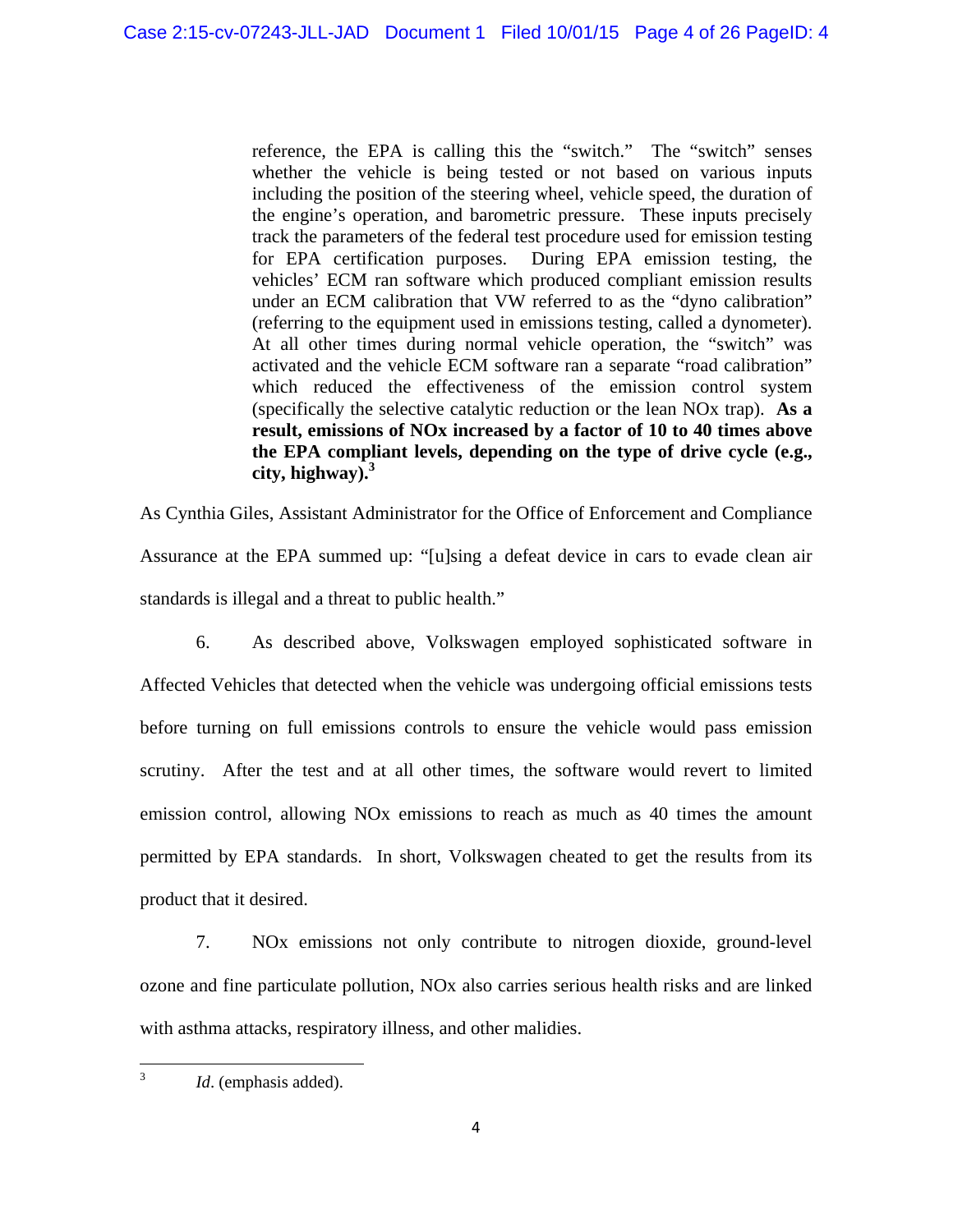8. If concealing the true emissions profile of the Affected Vehicles were not enough, Volkswagen compounded the deception by charging Plaintiff and members of both Classes a significant premium and an increased amount for the Affected Vehicles. For example, the highest level gas Jetta SE has a base MSRP of \$20,095, while the Clean Diesel TDI SEL carries an MSRP of \$26,410, representing a \$6,315 premium. Volkswagen collected such premiums across its entire affected vehicle fleet, as represented by the following chart:

| <b>Model</b>     | <b>Base MSRP</b> | <b>Mid-level MSRP</b> | <b>Top-Line MSRP</b> |
|------------------|------------------|-----------------------|----------------------|
| <b>VW Jetta</b>  | \$2,860          | \$4,300               | \$6,315              |
| <b>VW Beetle</b> | \$4,635          | n/a                   | \$2,640              |
| VW Golf          | \$2,950          | \$1,000               | \$1,000              |
| <b>VW Passat</b> | \$5,755          | \$4,750               | \$6,855              |
| Audi A3          | \$2,805          | \$3,095               | \$2,925              |

9. Now, with the truth about Volkswagen's deception in the open and as a result of Volkswagen's conduct, the value of Affected Vehicles will drop significantly. Already, the EPA has initiated a recall covering roughly 482,000 Affected Vehicles sold in the United States since 2009 that will require Volkswagen to make the vehicles compliant with EPA emissions requirements at all times during normal operation. To do so, however, will require substantially reducing the power and efficiency of the vehicle, causing Plaintiff and members of both Classes to suffer actual harm and damages as the Affected Vehicles will no longer perform as they did when purchased and as advertised, which, in turn, will both diminish the value of every affected vehicle, including reducing the residual value of leased vehicles, thereby causing lessees to incur additional damages, not to mention causing owners and lessees of Affected Vehicles to pay more for fuel.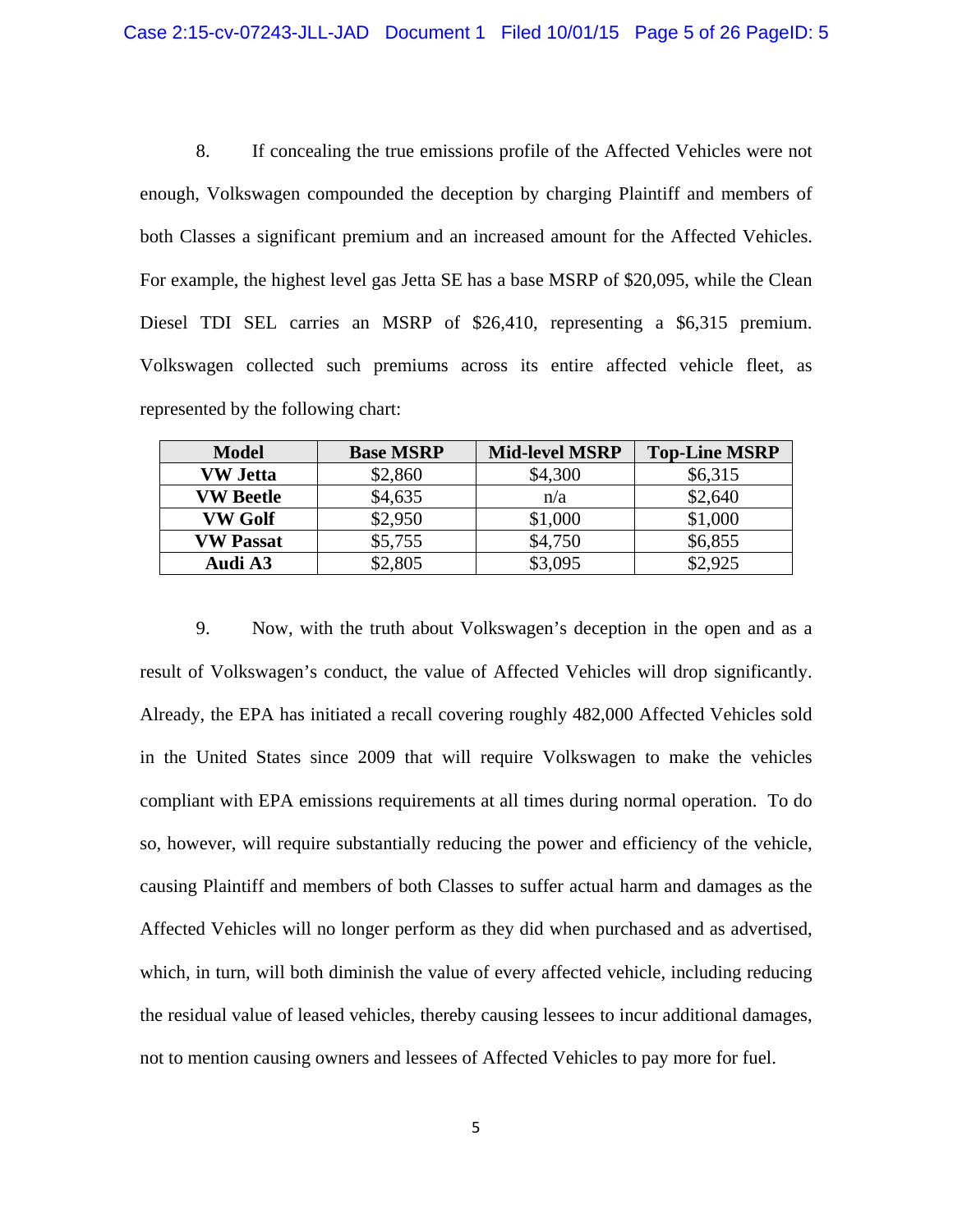10. As recent as September 20, 2015, Volkswagen conceded the truth of the EPA allegations to U.S. regulators, admitting that it programmed its cars to detect when the vehicles were tested and adjust the running of the diesel engines to hide the true emissions. More recently, on September 23, 2015, Volkswagen Chief Executive Martin Winterkorn resigned his position over the matter, after apologizing for breaking the trust of Volkswagen customers and the public.

11. Accordingly, Volkswagen intentionally breached federal and state law as well as EPA rules and regulations by selling in the United States its vehicles containing devices that purposefully evaded federal and state laws, concealing from plaintiff and members of both Classes that its Affected Vehicles emit in excess of the allowable limits of pollutants under normal operating conditions, in some cases over 40 times the allowable limits, causing Plaintiff and members of both Classes to suffer damages. Had Plaintiff and members of both Classes been apprised of the "defeat device" at the time of purchase or lease of the Affected Vehicles, they would not have purchased or leased the vehicle or paid significantly less than the premium they did pay.

## **JURISDICTION AND VENUE**

12. Jurisdiction is proper in this Court pursuant to the Class Action Fairness Act, 28 U.S.C. § 1332(d), since the proposed Classes consists of 100 or more members; the aggregate amount in controversy exceeds \$5,000,000, exclusive of interest and costs; and minimal diversity exists.

13. Venue is proper in the District of New Jersey under 28 U.S.C. § 1391 because a substantial part of the events or omissions giving rise to these claims occurred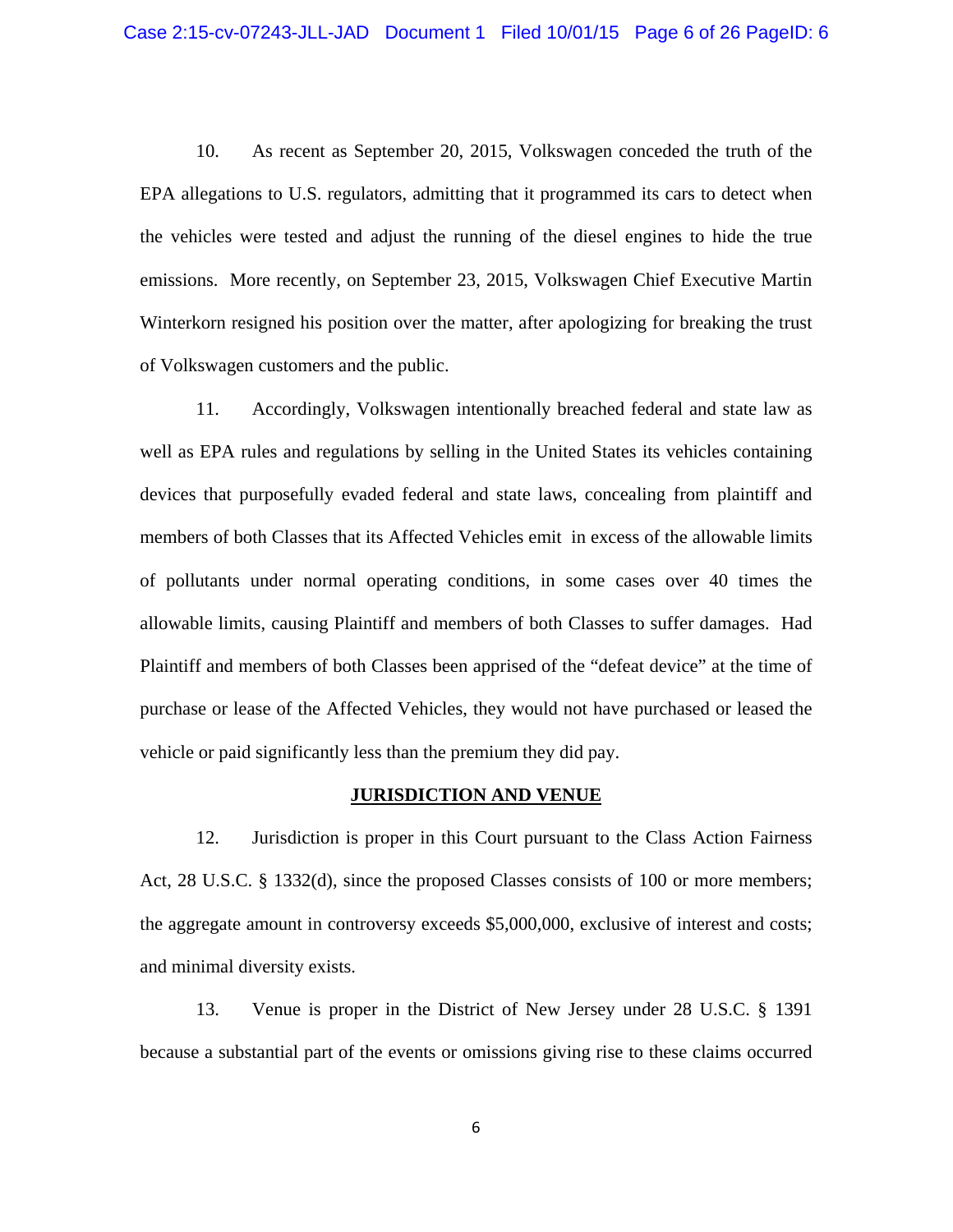in this district. Plaintiff resides in this District and Volkswagen has marketed, advertised, sold, and leased Affected Vehicles within this district.

#### **PARTIES**

14. Plaintiff Richard Cowell, Jr. resides in Burlington County, New Jersey. On April 12, 2012, he purchased a brand new 2012 Passat TDI SE from Hamilton Imports, an authorized Volkswagen dealer in Hamilton Square, New Jersey.

15. At the time he purchased the vehicle, he relied upon the representations of Volkswagen that its product was compliant with EPA requirements and was completely unaware that Volkswagen intentionally equipped his Passat with an emissions control "defeat device" in order to ensure the vehicle received EPA certification and passed emissions tests, despite at all other times emitting 40 times the amount of pollutants allowed by law. Volkswagen's use of the "defeat device" has caused Plaintiff out-ofpocket loss, future attempted repairs, and has diminished the value of his vehicle.

16. Similarly, Volkswagen knew about and intentionally installed the "defeat device" without disclosing the presence and effect of the device to Plaintiff. Thus, Plaintiff purchased his vehicle on the reasonable, mistaken belief in reliance upon Volkswagen that his vehicle not only complied with United States emissions standards and was properly EPA certified, but would have retained all of its operating characteristics throughout its useful life.

17. Moreover, Plaintiff selected and ultimately purchased his Passat TDI based on what he learned of the "Clean Diesel" system through Volkswagens advertisements and representations. More specifically, the reason that he purchased his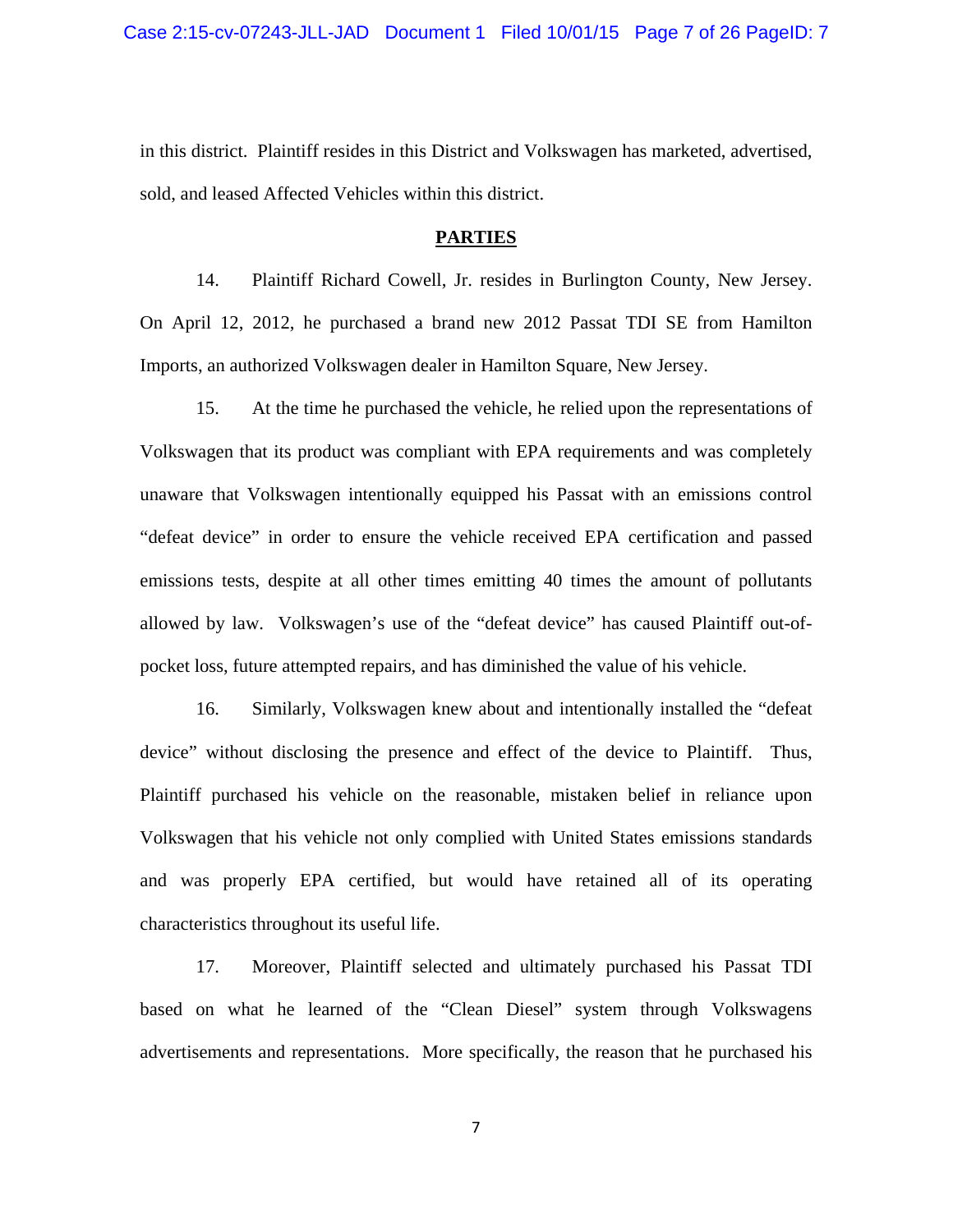Passat TDI and not another vehicle, was his understanding, informed by Volkswagen's marketing, that Volkswagen's "Clean Diesel" system had a lessened impact on the environment when compared with other similar vehicles due to lower emissions. This understanding was informed by Volkswagen's website along with Volkswagen product brochures, including a Passat brochure he was given at the dealership along with representations of Volkswagen's "Clean Diesel" system made by Volkswagen salesmen. He also learned about the purported benefits of Volkswagen's "Clean Diesel" system from Volkswagen television and radio advertisements, which characterized Volkswagen's "Clean Diesel" system as environmentally safe, powerful, and fuel efficient, which was consistent with all other representations made by Volkswagen to Plaintiff.

18. Collectively, Plaintiff recalls Volkswagen's "Clean Diesel" marketing touted the engine system as environmentally friendly given that it was clean-running with low emissions, but also efficient and powerful. He never saw any advertisements or representations containing disclosure of Volkswagen's use of a "defeat device" or that Volkswagen cheated its certification of EPA compliance. Indeed, if Volkswagen had disclosed that the "Clean Diesel" system actually emitted 40 times the allowable levels of pollutants, such as NOx, he would not have purchased the Passat.

19. Accordingly, Plaintiff and members of each class have suffered an ascertainable loss as a result of Volkswagen's misrepresentations and omissions pertaining to the "Clean Diesel" system, including, out-of-pocket losses and future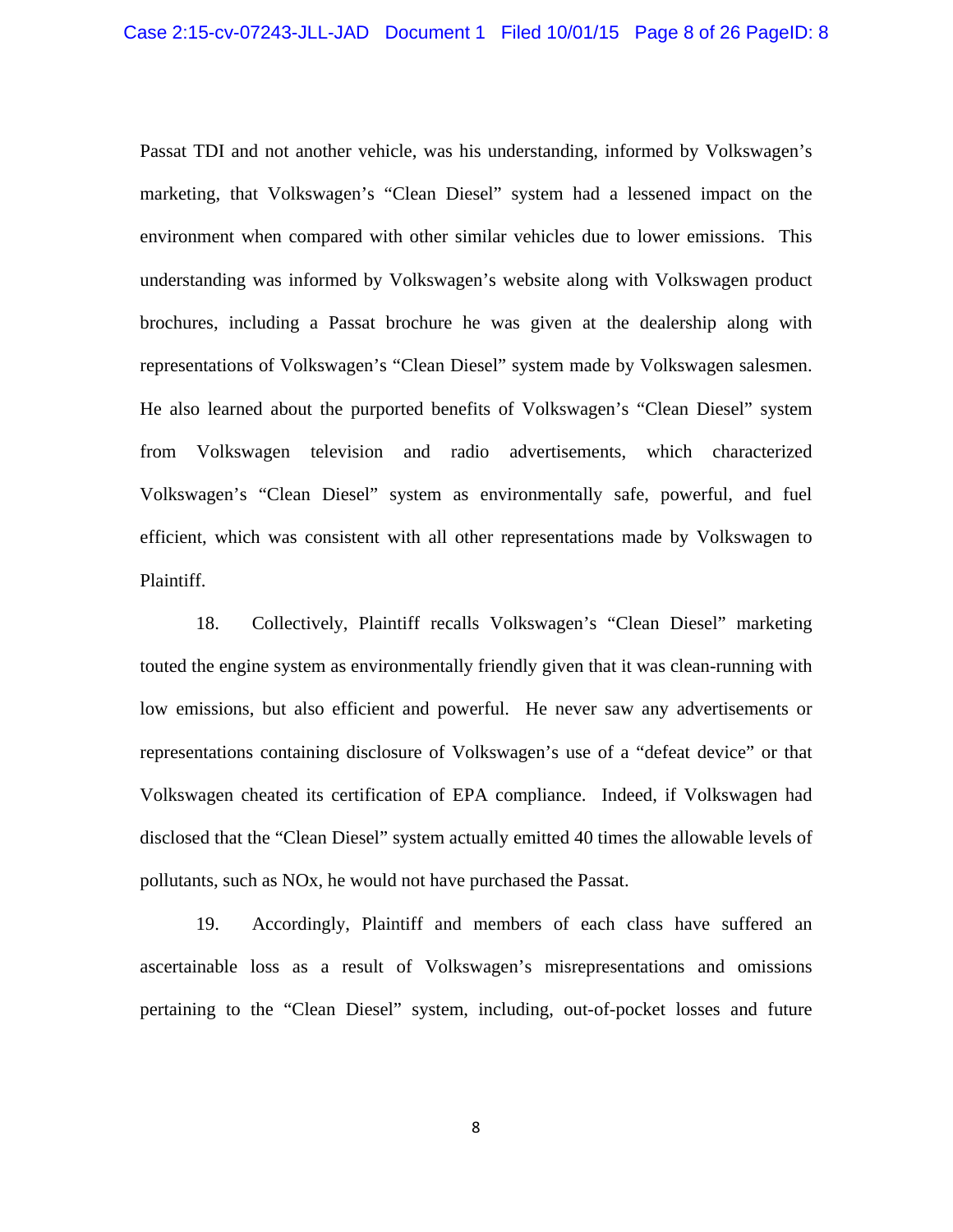attempted repairs, future additional fuel costs, as well as reduced performance and diminished value of the vehicle as well as other damages to be quantified and determined.

20. At no point did Volkswagen or any of its agents, dealers or representatives disclose to Plaintiff and members of both Classes of the existence of the "defeat device" prior to purchase.

21. Volkswagen Group of America, Inc. is a corporation conducting business in all 50 states and is organized under the laws of New Jersey, maintaining its principal place of business in Herndon, Virginia. At all times relevant to this case, Volkswagen marketed, manufactured, sold, distributed, leased, and warranted the affected vehicle under the Volkswagen and Audi brands throughout the United States. Volkswagen and/or its agents designed, engineered, manufactured, installed, and serviced the Clean Diesel engine systems in the Affected Vehicles, which included the "defeat device."

22. Volkswagen AG is a foreign for-profit corporation with its principal place of business at 38436 Wolfsburg, Germany. Volkswagen AG is among the world's largest manufacturers, owning and controlling Volkswagen and Audi brands among others. Volkswagen AG designs, manufactures, tests, markets, distributes, and sells the Affected Vehicles. Volkswagen AG delivers its products into the stream of commerce and does so with the expectation that its products will be purchased by consumers in the United States.

## **TOLLING OF THE STATUTE OF LIMITATIONS**

23. As described herein, Plaintiff and members of both Classes were prevented by Volkswagen from learning about Volkswagen's deception over its Clean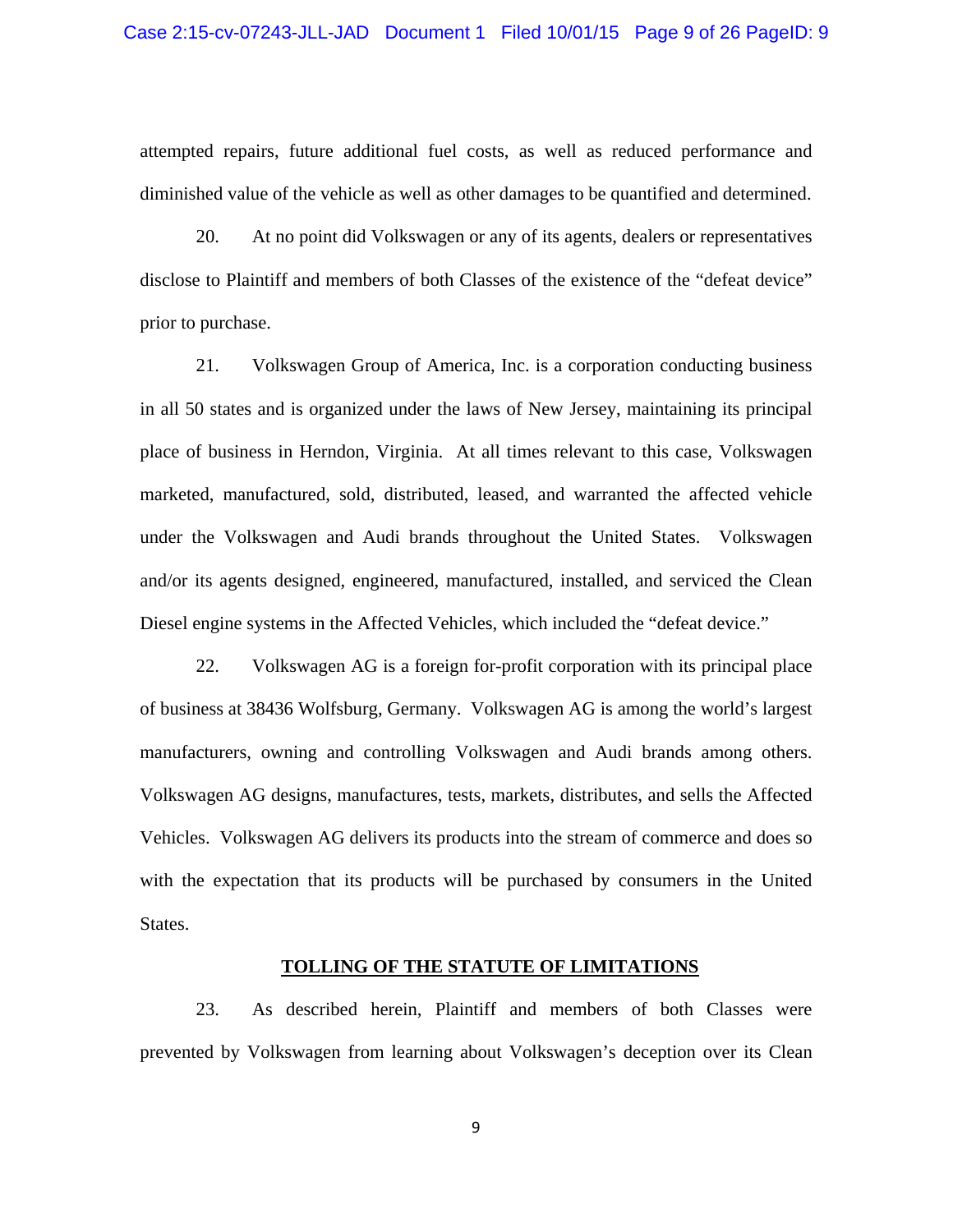Diesel engine system and its use of the "defeat device" in the Affected Vehicles. Volkswagen's deception was only brought to light through EPA and California Air Resources Board investigations. Volkswagen hid its tracks by manipulating complex software. Indeed the very function of the "defeat device" prevented members of both Classes from learning of the deception, not to mention regulators. Accordingly, Plaintiff and members of both Classes were unable to learn, through the exercise of reasonable diligence, that Volkswagen was hiding the conduct complained of herein.

24. Indeed, neither Plaintiff nor members of both Classes discovered or knew of Volkswagen's concealment of the true emissions profile for the "Clean Diesel" engine system, which contradicted Volkswagen's marketing and representations of the system as environmentally sound, efficient, and powerful.

25. Volkswagen is estopped from relying on any statues of limitations in light of its continuous obligation to apprise Plaintiff and members of both Classes of Volkswagen's conscious, affirmative concealment of the true emissions profile of its "Clean Diesel" engine system.

## **CLASS ACTION ALLEGATIONS**

26. Plaintiff brings this action and seeks to certify and maintain it as a class action under Rules  $23(a)$ ; (b)(1) and/or (b)(2); and (b)(3) of the Federal Rules of Civil Procedure on behalf of herself and a Nationwide Class (the "Nationwide Class") defined as follows:

"All persons or entities in the United States who are current or former owners and/or lessees of one or more Defective Vehicles in the United States, which include, but are not limited to, 2009-2015 VW Jetta, 2009-2015 VW Beetle, 2009-2015 VW Golf, 2014-2015 VW Passat, and 2009-2015 Audi A3."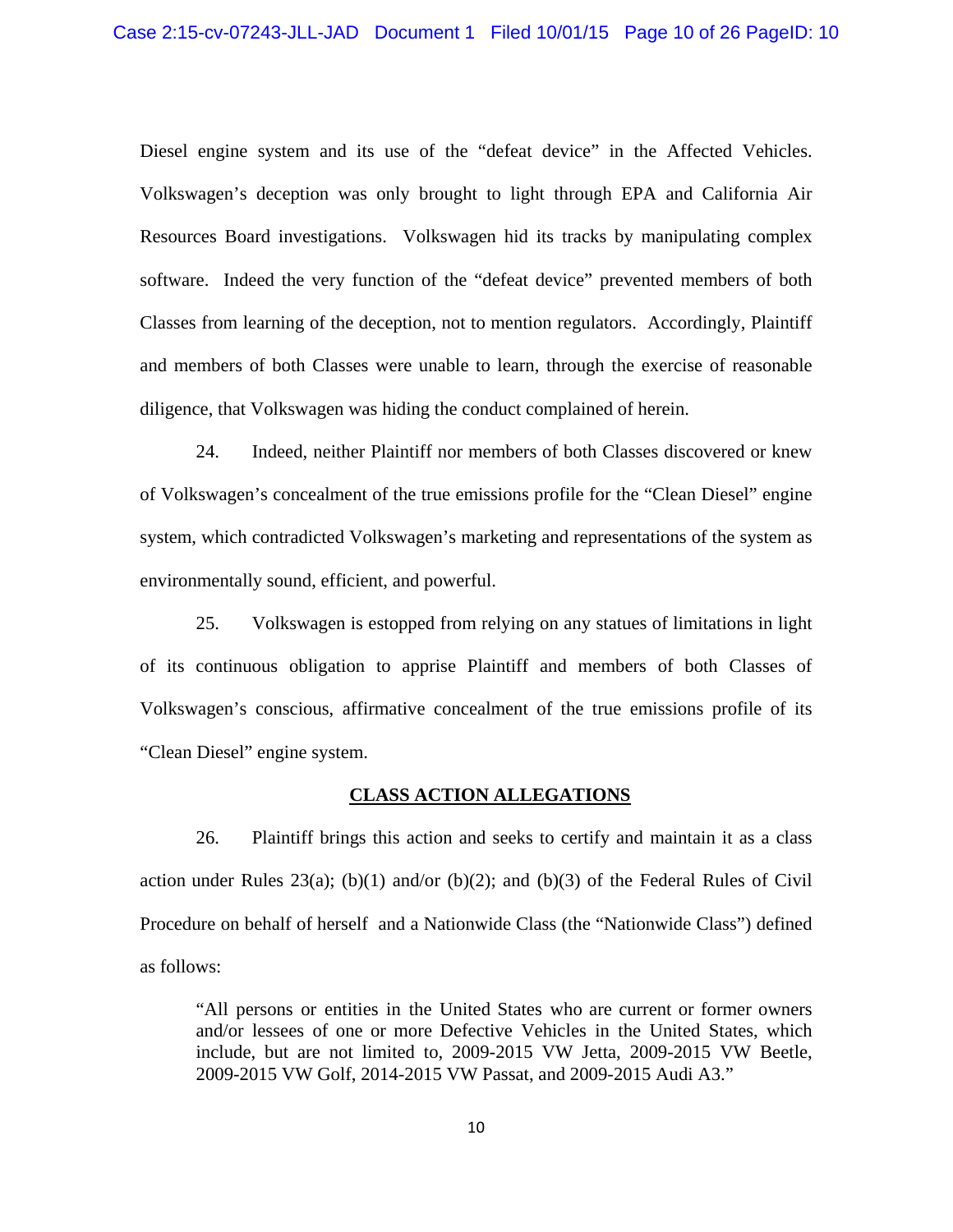27. Plaintiff seeks to represent the following statewide class or subclass (the

"New Jersey Class") defined as follows:

"All persons in the State of New Jersey who are current or former owners and/or lessees of one or more Defective Vehicles in the United States, which include, but are not limited to, 2009-2015 VW Jetta, 2009-2015 VW Beetle, 2009-2015 VW Golf, 2014-2015 VW Passat, and 2009-2015 Audi A3."

- 28. Excluded from the Classes are:
	- a. Defendants, including any entity or division in which Defendants have a controlling interest, along with their legal representatives, employees, officers, directors, assigns, heirs, successors, and wholly or partly owned subsidiaries or affiliates;
	- b. the Judge to whom this case is assigned, the Judge's staff, and the Judge's immediate family;
	- c. all governmental entities; and
	- d. those persons who have suffered personal injuries as a result of the facts alleged herein.

29. Plaintiff reserves the right to amend the definitions of classes if discovery and further investigation reveal that any Class should be expanded, divided into additional subclasses, or modified in any other way.

## **NUMEROSITY AND ASCERTAINABILITY**

30. This action meets the numerosity requirement of Fed. R. Civ. P. 23(a)(1), given that the amount of Affected Vehicles and owners, upon information and belief, in excess of hundreds of thousands and are geographically dispersed, making individual joinder of members of both Classes' respective claims impracticable. While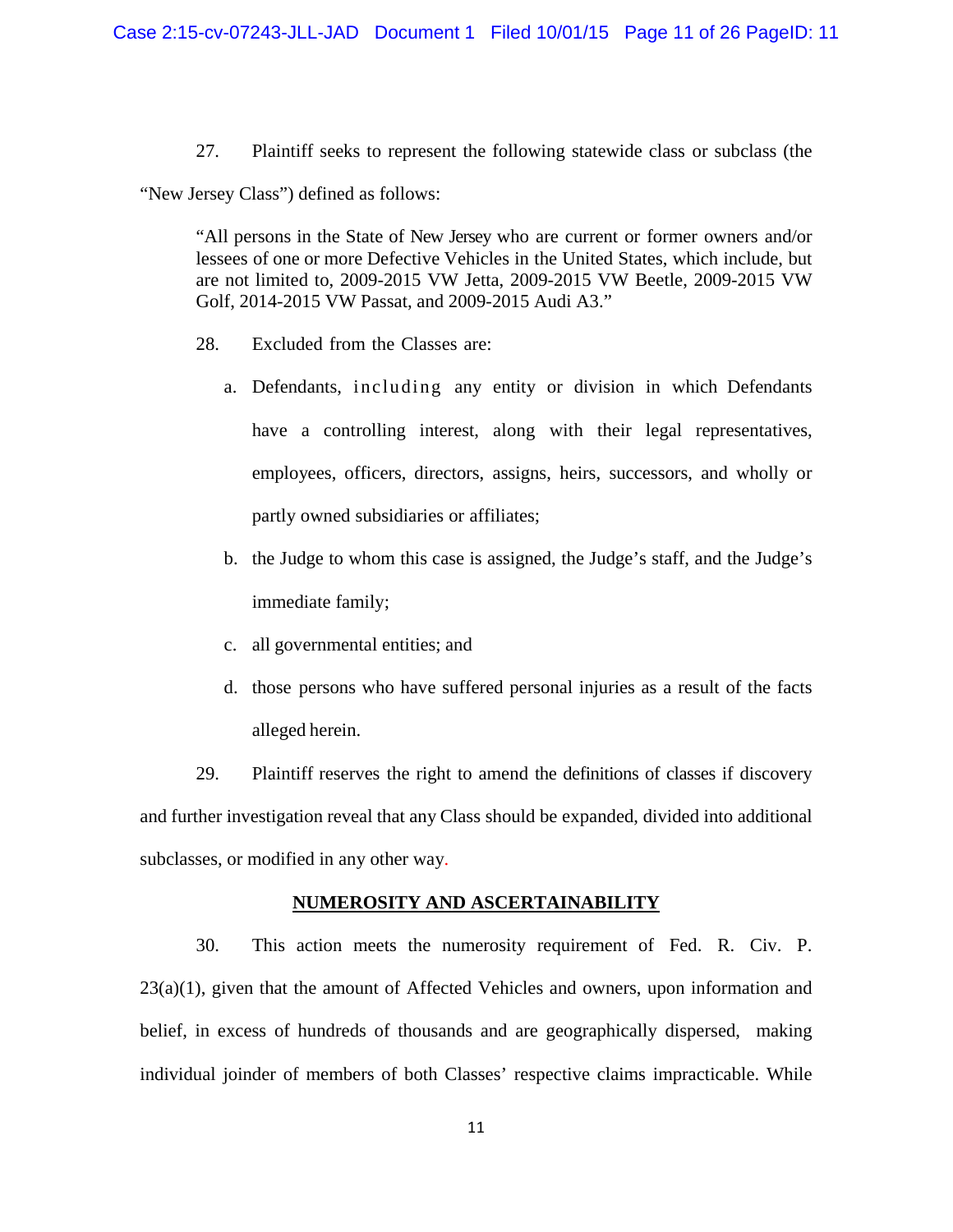the precise number of members of both Classes is not yet known, the precise number can be ascertained from Volkswagen's books and records and through discovery. Finally, members of both Classes can be notified of the pendency of this action by Courtapproved notice methods.

#### **TYPICALITY**

31. Pursuant to Federal Rules of Civil Procedure 23 (a)(3), Plaintiff's claims are typical of the claims of members of both Classes, and arise from the same course of conduct by Volkswagen. Plaintiff, like all members of both Classes, has been damaged by Volkswagen's misconduct in that they have incurred losses relating to the "defeat devices" and Volkswagen's related misrepresentations and concealments. Furthermore, the factual bases of Volkswagen's misconduct are common to all members of both Classes and represent a common thread of misconduct resulting in injury to all members of both Classes. The relief Plaintiff seeks is typical of the relief sought for absent members of both Classes.

## **ADEQUACY OF REPRESENTATION**

32. Plaintiff will serve as a fair and adequate class representative as his interests, as well as the interests of his counsel, do not conflict with the interest of other members of the class she seeks to represent. Further, Plaintiff has retained counsel who are competent and experienced in class action litigation.

33. Plaintiff and his counsel are committed to vigorously prosecuting this action on behalf of the Classes.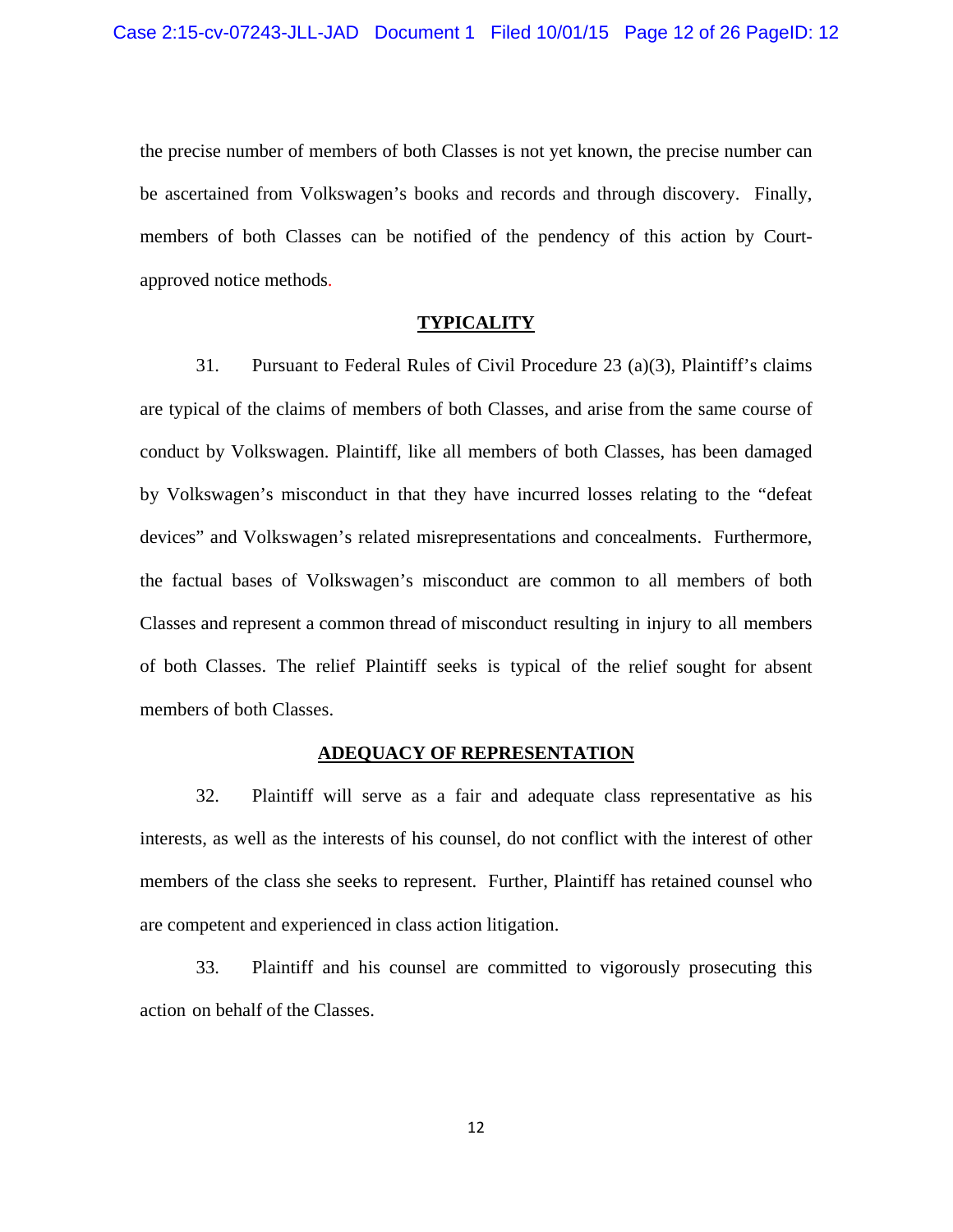#### **PREDOMINANCE OF COMMON ISSUES**

34. There are numerous questions of law and fact common to Plaintiff and members of both Classes that predominate over any question affecting only individual members of both Classes, the answers to which will advance resolution of the litigation as to all members of both Classes. These common legal and factual issues include the following:

- a. Whether Volkswagen engaged in the conducted alleged herein;
- b. Whether Affected Vehicles contained the illegal "defeat devices;"
- c. Whether Volkswagen designed, manufactured, advertised, marketed, distributed, leased, sold or otherwise placed Affected Vehicles into the United States stream of commerce;
- d. Whether the Clean Diesel engine system contains a defect that does not comply with U.S. regulatory requirements;
- e. Whether Clean Diesel engine systems can be made to comply with U.S. regulatory requirements without substantially reducing the performance and efficiency of the Affected Vehicles;
- f. The extent to which Volkswagen knew about the "defeat device" between 2009 to the present;
- g. Whether Volkswagen's conduct violates consumer protection statutes, warranty laws, and other laws as set forth herein;
- h. Whether Plaintiff and members of both Classes overpaid for their Affected Vehicles;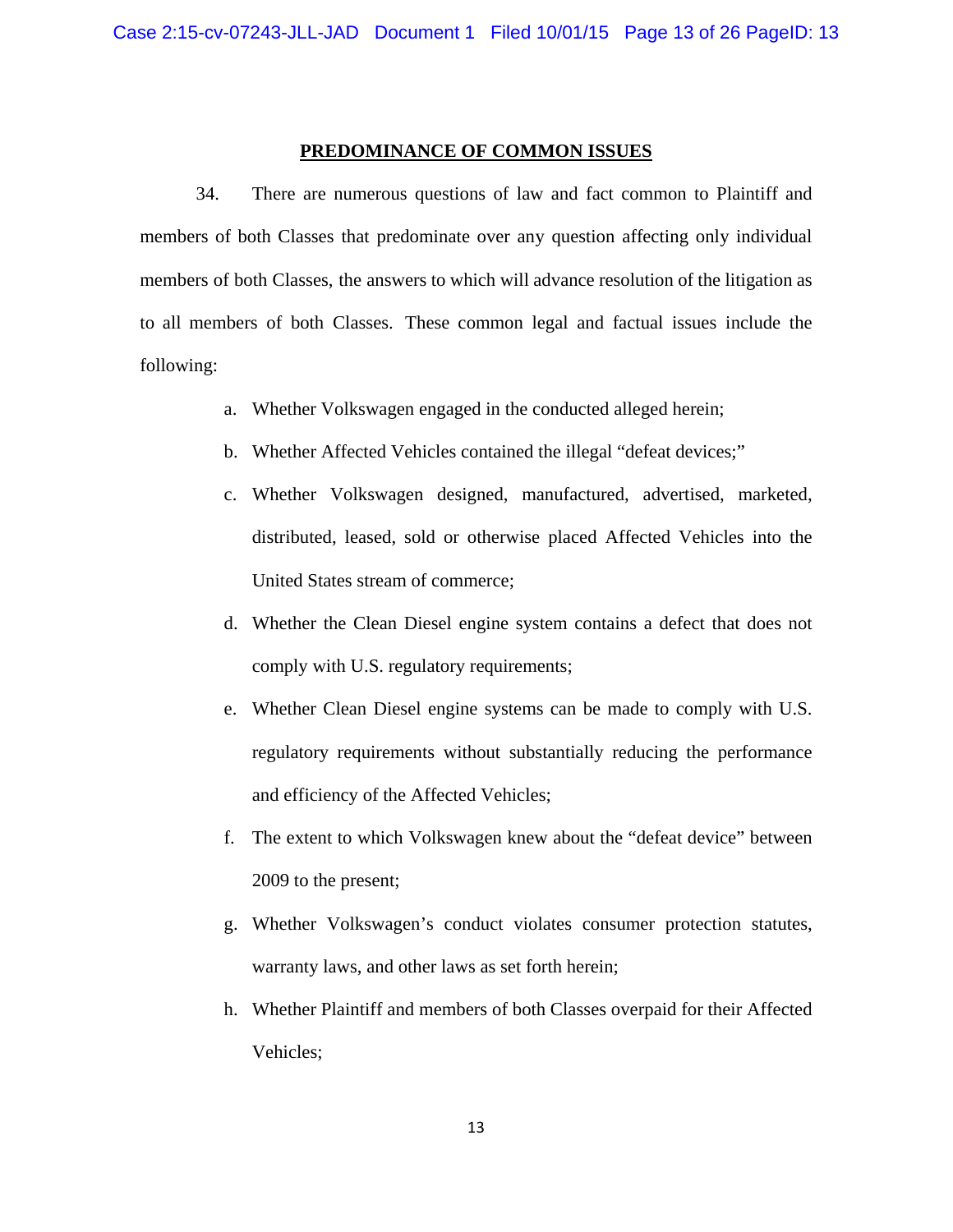- i. Whether Affected Vehicles suffered a diminution of value as a result of Volkswagen's deceptive business practices;
- j. Whether Volkswagen made unlawful and misleading representations or material omissions with respect to the Affected Vehicles;
- k. Whether Plaintiff and other members of both Classes are entitled to equitable relief, including, but not limited to, restitution or injunctive relief; and
- l. Whether Plaintiff and other members of both Classes are entitled to damages and other monetary relief, and if so, in what amount.

## **SUPERIORITY**

35. The class action mechanism is superior to any other available means of the fair and efficient adjudication of this case. Further, no unusual difficulties are likely to be encountered in the management of this class action. The damages suffered by Plaintiff and members of both Classes are relatively small when compared to the burden and expense required to individually litigate each claim against Volkswagen. Therefore, it is impracticable for Plaintiff and members of both Classes to individually litigate their respective claims for Volkswagen's complained-of conduct. To do so would risk inconsistent or contradictory judgments and increase delays and expense to both parties and the court system. Therefore, the class action mechanism presents considerably less management challenges and provides the efficiency of a single adjudication and comprehensive oversight by a single court.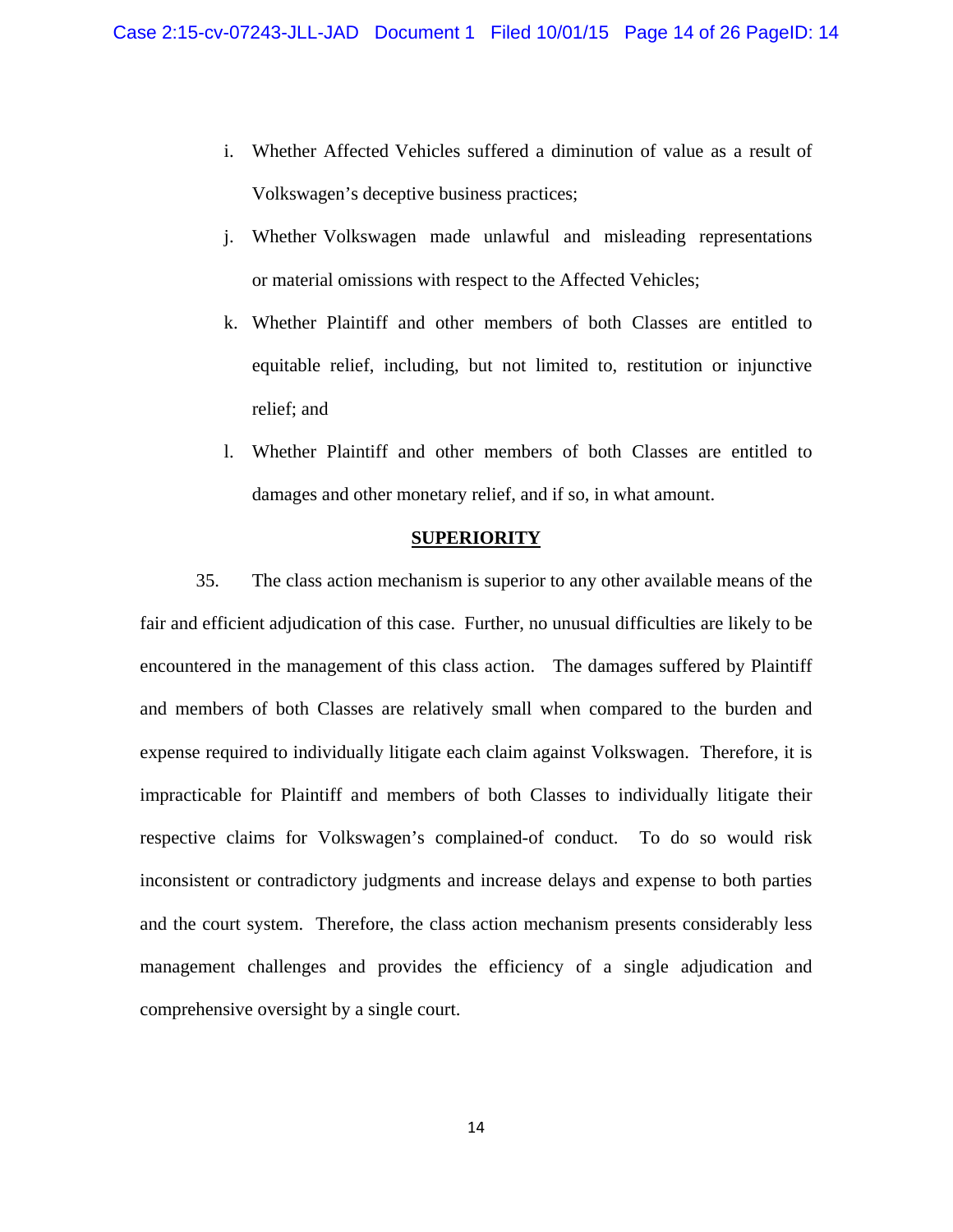#### **DECLARATORY AND INJUNCTIVE RELIEF**

36. Since Volkswagen has acted or refused to act on grounds generally applicable to Plaintiff and members of both Classes, final injunctive and declaratory relief is appropriate with respect to the Class as a whole.

#### **CLAIMS FOR RELIEF**

## **COUNT I FRAUD BY CONCEALMENT**

37. Plaintiff incorporates by reference all preceding allegations as though fully set forth herein.

38. Volkswagen intentionally concealed and suppressed material facts concerning the quality and character of the Affected Vehicles. Volkswagen engaged in deception to evade federal and state vehicle emissions standards by installing the "defeat device" software which was designed by Volkswagen to conceal its vehicles' emissions of the pollutants.

39. The software installed in the Affected Vehicles was fraudulently designed to be activated only during emissions testing. As Defendants intended, the Affected Vehicles passed emissions testing and received EPA certifications by way of deliberately false readings.

40. Plaintiff and all Class members reasonably relied upon Volkswagen's false representations when deciding whether to purchase or lease the Affected Vehicles. Plaintiff and the other members of the Class had no way of knowing that Volkswagen's representations were false and misleading. At all times relevant hereto, Volkswagen acted to shield the truth from Plaintiff and the other members of the Class.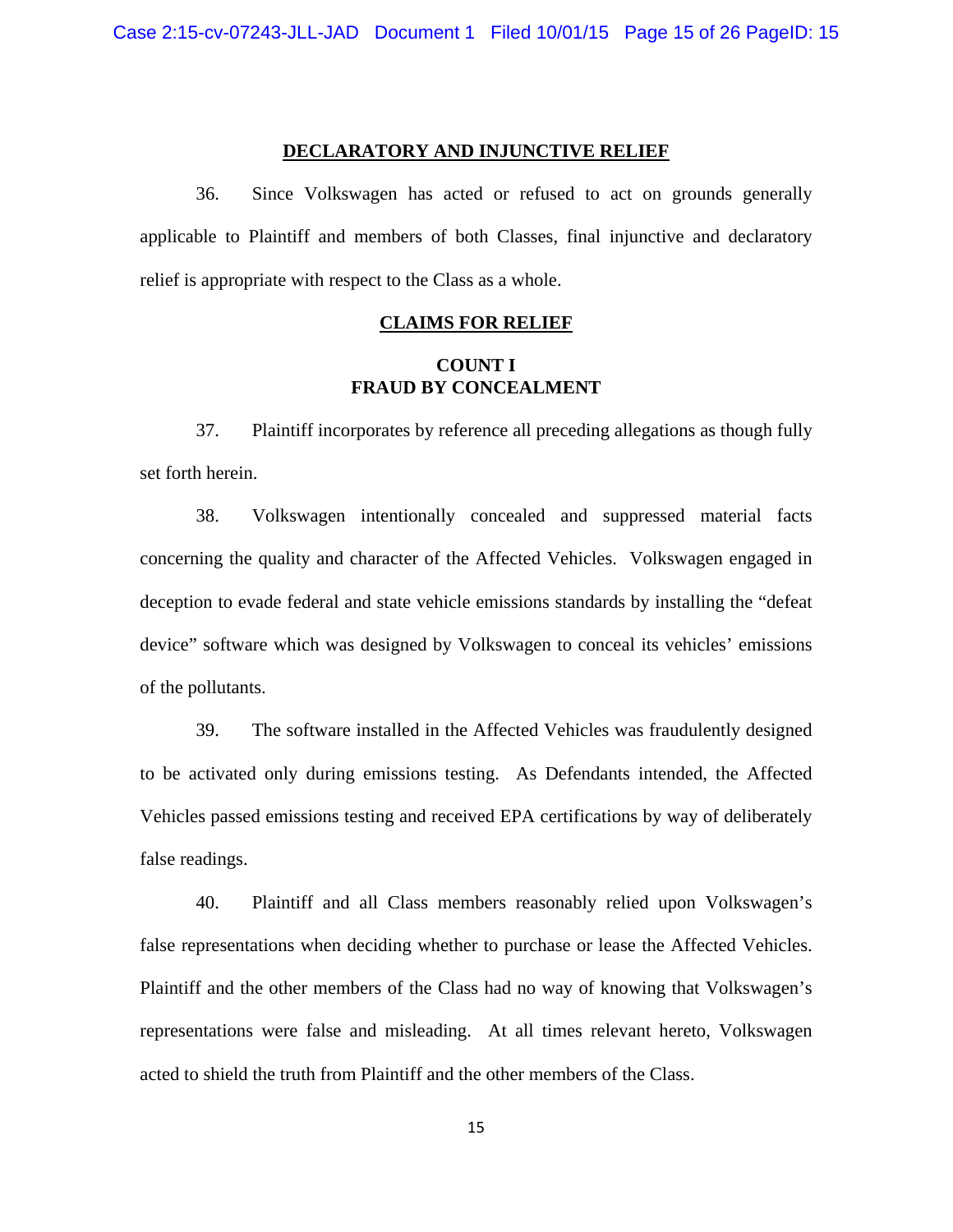41. Volkswagen also took steps to ensure that its employees did not reveal the details of its deception to regulators or consumers, including Plaintiff and the other members of both Classes. Volkswagen took those steps to falsely assure purchasers and lessors of its new and used vehicles, including Plaintiff and the other members of both Classes, that Volkswagen was a reputable manufacturer that complies with all state and federal laws.

42. Volkswagen's false representations were material to Plaintiff and the other members of both Classes because the representations concerned the quality of the Affected Vehicles, compliance with federal and state laws and regulations pertaining to clean air emissions, and the monetary value of the Affected Vehicles.

43. Volkswagen had a duty to Plaintiff and the members of both Classes to disclose the emissions deception it engaged in with respect to the Affected Vehicles. Having volunteered to provide information about the Affected Vehicles' emissions, performance and quality to Plaintiff and the members of both Classes, Volkswagen had a duty to provide the whole truth including information about its "defeat device" software and the fact that the Affected Vehicles did not really meet federal and state standards for emissions.

44. Volkswagen intentionally and actively concealed and/or suppressed the material facts pertaining to the Affected Vehicles'' emissions in order to expand and protect its profits and to avoid the perception that its vehicles did not meet state and federal emissions standards. Volkswagen concealed these material facts at the expense of Plaintiff and the members of both Classes.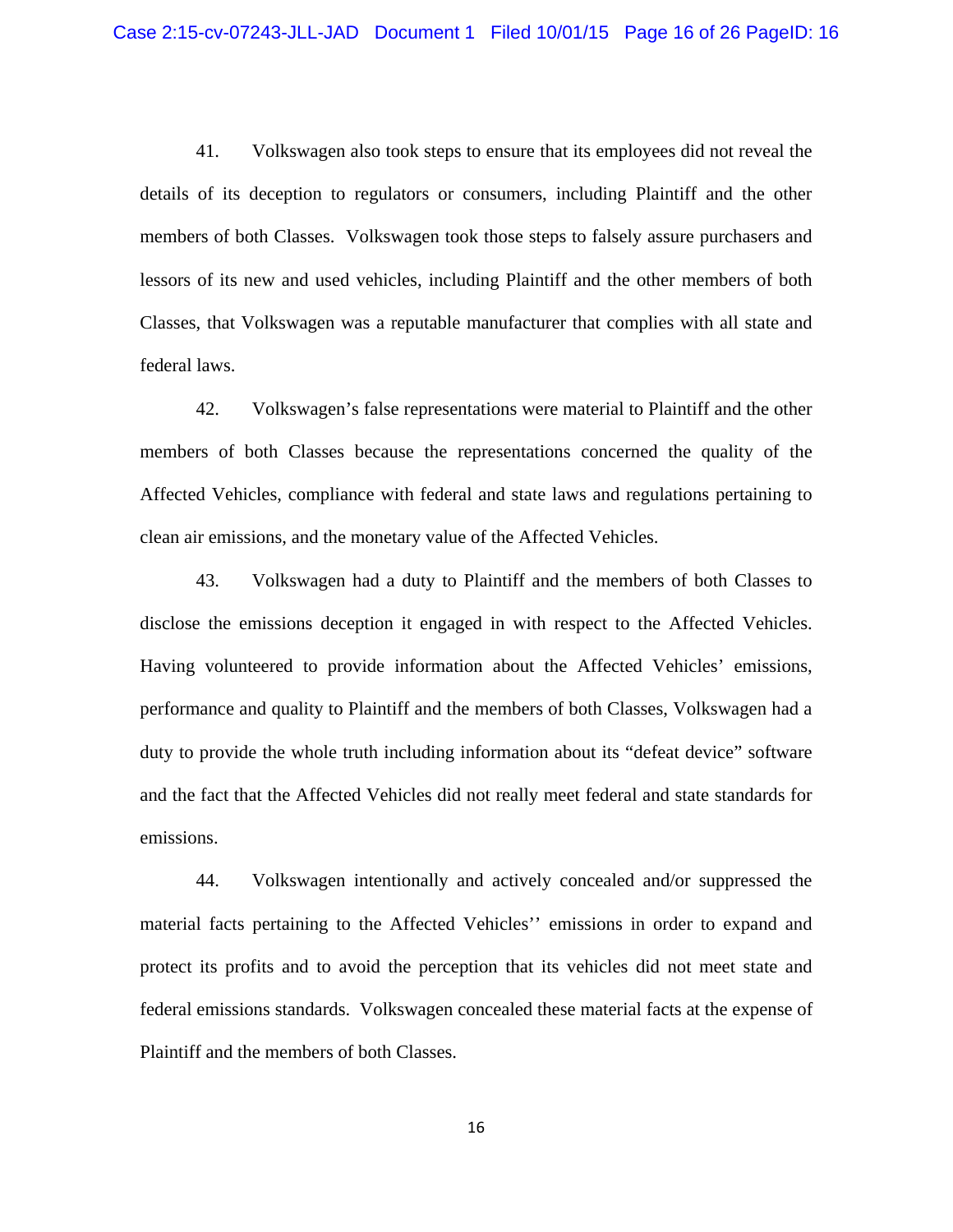45. Plaintiff and the members of both Classes were unaware of the concealed material facts alleged above, and they would have acted differently if they had known those facts; they would not have purchased or leased the Affected Vehicles, would not have continued driving their heavily-polluting vehicles, or would have taken other justified affirmative steps in light of the information Volkswagen concealed from them.

46. As a direct result of Volkswagen's concealment of material facts, Plaintiff and all members of both Classes have sustained damages including:

- a. Affected Vehicles owned or leased by Plaintiff and other members of both Classes are diminished in value;
- b. Plaintiff and all members of both Classes paid a premium price for the Affected Vehicles;
- c. Plaintiff and all members of both Classes will lose the use of their Affected Vehicles for the period of time it takes Volkswagen to complete the recall repairs of the Affected Vehicles.

47. At all times relevant hereto, Volkswagen acted wantonly, maliciously, oppressively, deliberately, with intent to defraud, and in reckless disregard of the rights of Plaintiff and the members of both Classes. Such egregious conduct warrants an award of punitive damages to deter such conduct in the future.

# **COUNT II BREACH OF CONTRACT**

48. Plaintiff incorporates by reference all preceding allegations as though fully set forth herein.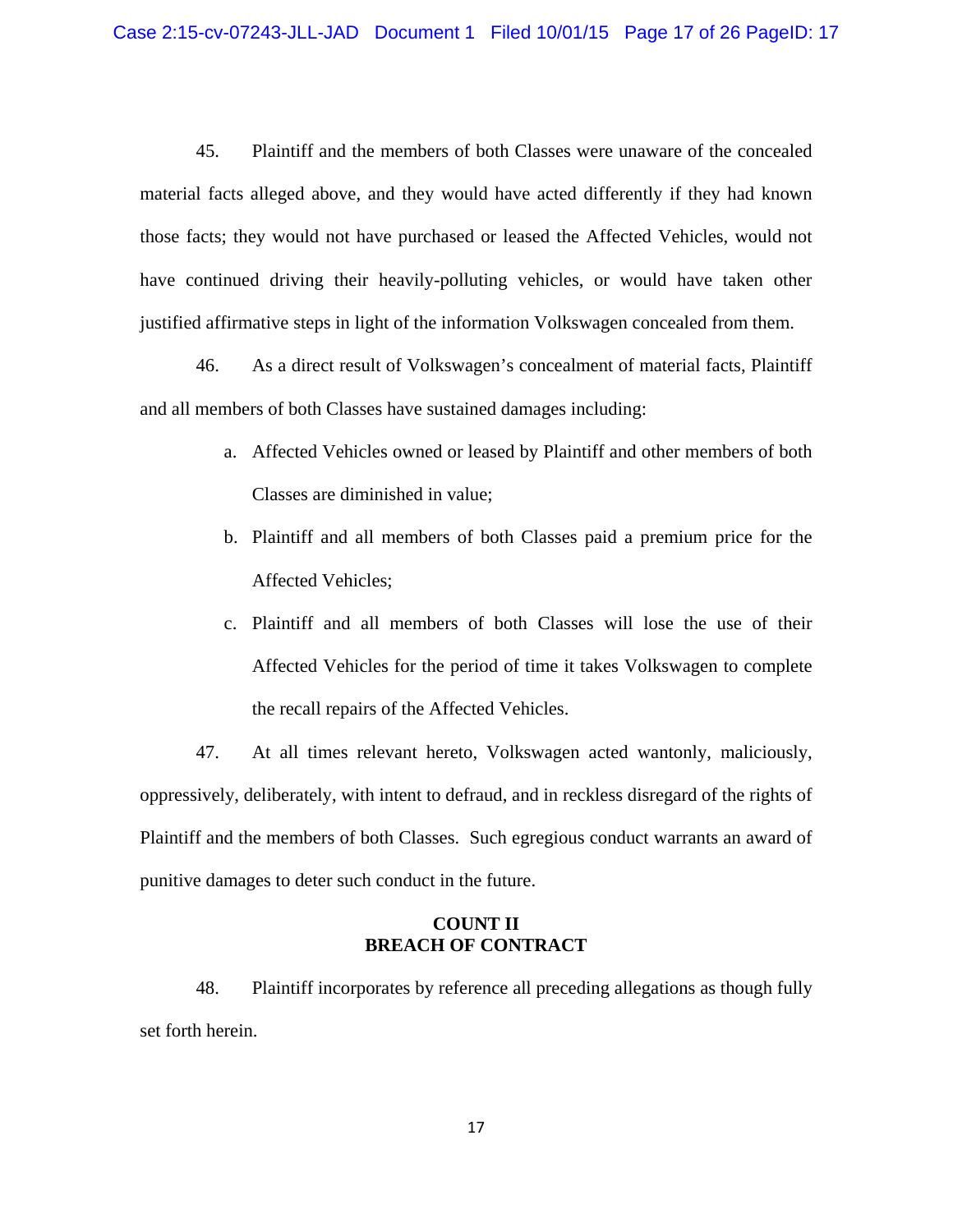49. Volkswagen's misrepresentations and omissions alleged herein, including Volkswagen's failure to disclose the existence of the "defeat device" and/or defective design as alleged herein, caused Plaintiff and members of both Classes to purchase or lease their Affected Vehicles.

50. Absent those misrepresentations and omissions, Plaintiff and members of both Classes would not have purchased or leased those Affected Vehicles, would not have purchased or leased those Affected Vehicles at the prices they paid, and/or would have purchased or leased less expensive alternative vehicles that did not contain the "Clean Diesel" engine system and the "defeat device." Accordingly, Plaintiff and members of both Classes overpaid for their Affected Vehicles and did not receive the benefit of their bargain.

51. Each and every sale or lease of the Affected Vehicles constitutes a contract between Volkswagen and the purchaser or lessee. Volkswagen breached these contracts by selling or leasing Plaintiff and members of both Classes defective Affected Vehicles and by misrepresenting or failing to disclose the existence of the "defeat device," including information known to Volkswagen rendering each Affected Vehicle less safe and non-compliant with EPA rules, standards and regulations, and thus less valuable than vehicles not equipped with "Clean Diesel" engine systems and "defeat devices."

52. As a direct and proximate result of Volkswagen's breach of contract, Plaintiff and members of both Classes have been damaged in an amount to be proven at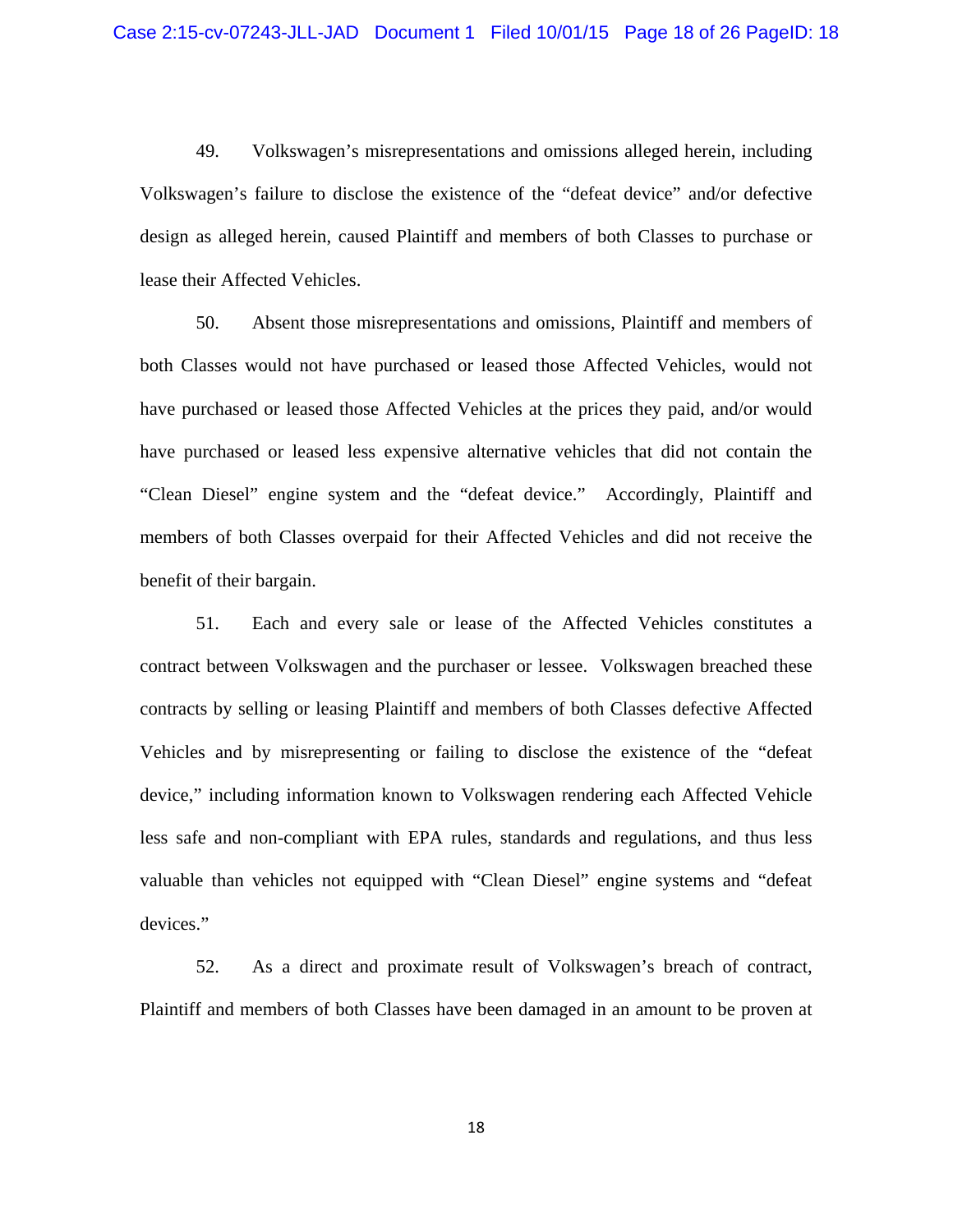trial, which shall include, but is not limited to, all compensatory damages, incidental and consequential damages, and other damages allowed by law.

## **COUNT III UNJUST ENRICHMENT**

53. Plaintiff and members of both Classes incorporate by reference all preceding allegations as though fully set forth herein.

54. Plaintiff asserts this claim on behalf of himself and the Nationwide Class.

55. As a result of Volkswagen's unlawful and deceptive acts described herein,

Volkswagen was enriched at the expense of Plaintiff and members of both Classes.

56. Given the circumstances, it would contravene principles of equity to permit Volkswagen to retain the ill-gotten benefits it received from Plaintiff and members of both Classes. Accordingly, it would be unjust and inequitable for Volkswagen to retain the benefit without restitution to Plaintiff and members of both Classes for the monies paid to Volkswagen for the Affected Vehicles.

## **COUNT IV BREACH OF WARRANTY**

57. Plaintiff incorporates by reference all preceding allegations as though fully set forth herein.

58. Plaintiff asserts this claim on behalf of himself and the Nationwide Class.

59. Through Volkswagen's public statements, descriptions of the Affected Vehicles, and promises relating to the Affected Vehicles, Volkswagen expressly warranted, among other things, that the Affected Vehicles were in compliance with EPA standards and therefore fit for their intended use.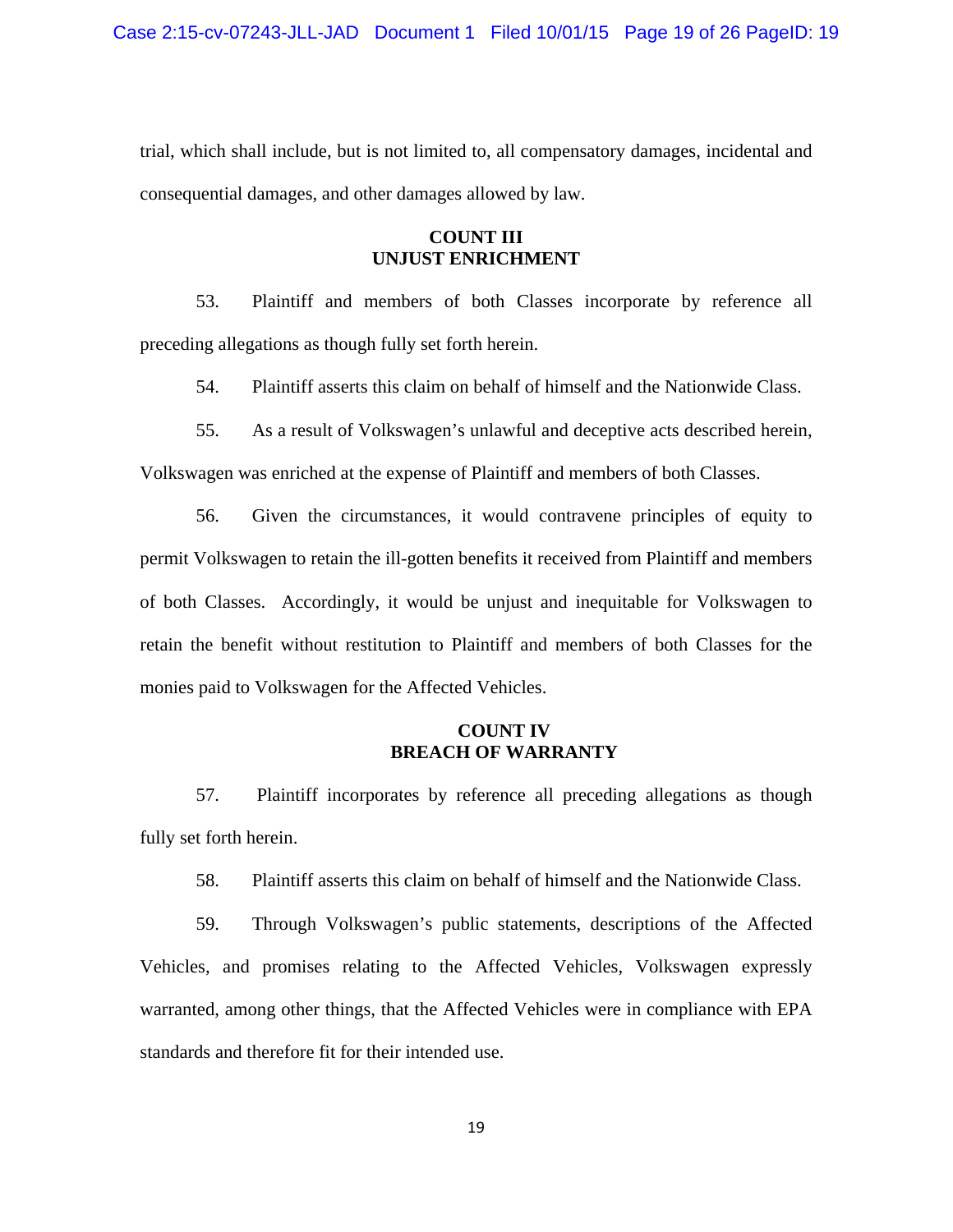60. These warranties came in the form of publicly-made written and verbal assurances, dissemination of uniform promotional information and other written and verbal communications that were intended to create demand for the Affected Vehicles but contained material misrepresentations.

61. In particular, Volkswagen made numerous representations, descriptions, and promises to Plaintiffs and all other Class members regarding the performance and emission controls of their diesel vehicles. However, Volkswagen was well aware that they had installed defeat devices in the Affected Vehicles and therefore knew or should have known that their representations, descriptions, and promises were false.

62. Plaintiff and all Class members reasonably relied on Volkswagen's representations in purchasing Affected Vehicles. Those vehicles, however, did not perform as warranted. Unbeknownst to Plaintiffs, those vehicles included devices that caused their emission reduction systems to perform at levels worse than advertised. Those devices are defects. Accordingly, Volkswagen breached its express warranty by providing a product containing defects that were never disclosed to the Plaintiffs and the Class.

63. As a direct result of Volkswagen's breach of warranty, Plaintiffs and all members of the Class have sustained damages including:

- a. Affected Vehicles owned or leased by Plaintiffs and other members of the Classes are diminished in value;
- b. Plaintiffs and all members of the Classes paid a premium price for the Affected Vehicles;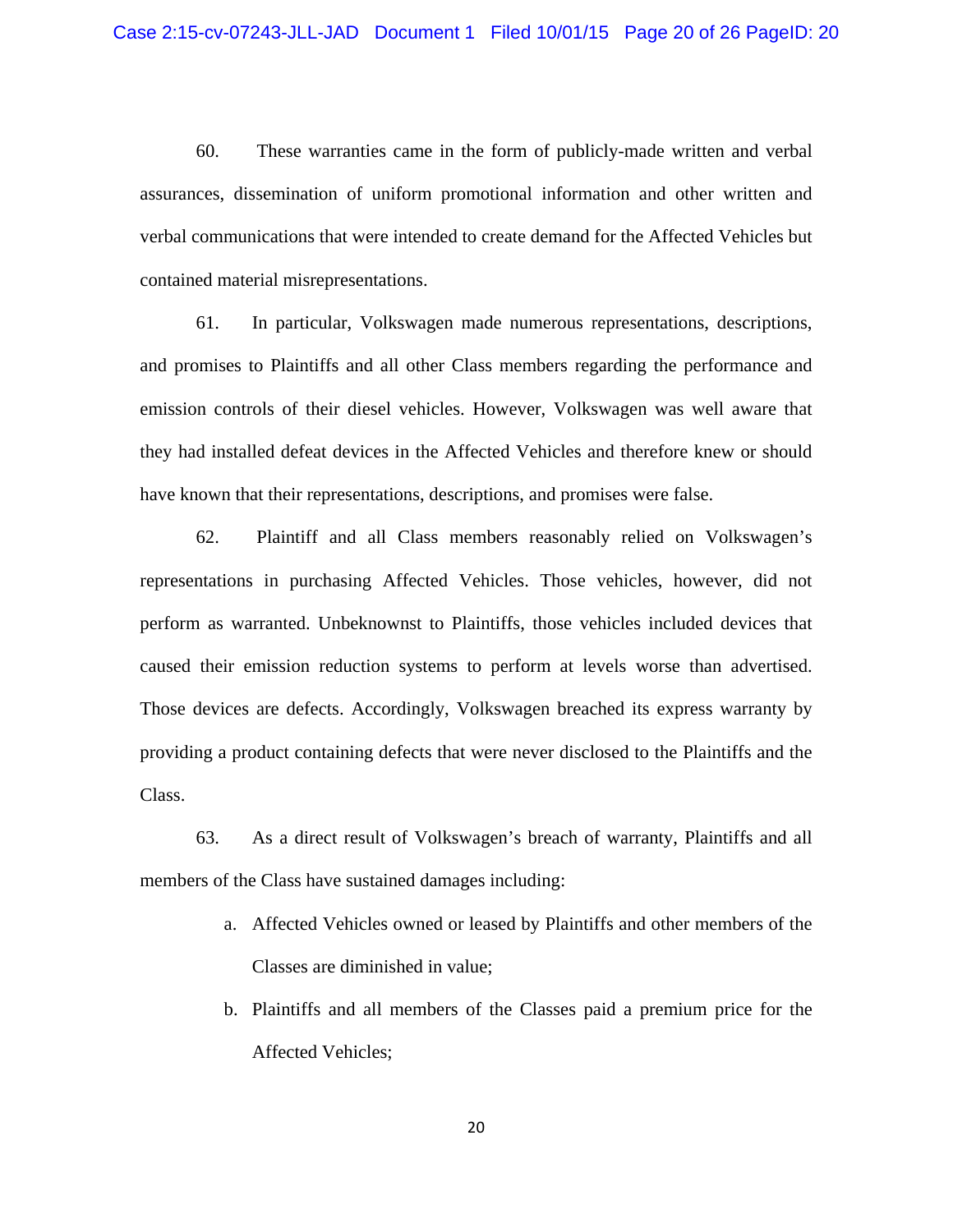- c. Plaintiffs and all members of the Classes will lose the use of their Affected Vehicles for the period of time it takes Volkswagen to complete the recall repairs of the Affected Vehicles; and
- d. Plaintiffs and all members of the Pennsylvania Class will incur costs associated with decreased fuel efficiency and poorer performance due to the engine adjustment required to bring Affected Vehicles into compliance with EPA standards.

# **COUNT V VIOLATION OF THE NEW JERSEY CONSUMER FRAUD ACT**

64. Plaintiff and members of both Classes incorporate by reference all preceding allegations as though fully set forth herein.

65. Plaintiff brings this claim on behalf of the New Jersey Class.

66. Plaintiff, all members of the New Jersey Class, and Volkswagen are "persons" within the meaning of N.J.S.A. § 56:8-1(d).

67. Volkswagen engaged in "sales" of "merchandise" within the meaning of N.J.S.A. § 56:8-1(c), (d).

68. The New Jersey Consumer Fraud Act ("New Jersey CFA") makes unlawful:

[t]he act, use or employment by any person of any unconscionable commercial practice, deception, fraud, false pretense, false promise, misrepresentation, or the knowing concealment, suppression or omission of any material fact with the intent that others rely upon such concealment, suppression or omission, in connection with the sale or advertisement of any merchandise or real estate, or with the subsequent performance of such person as aforesaid, whether or not any person has in fact been misled, deceived or damaged thereby . . .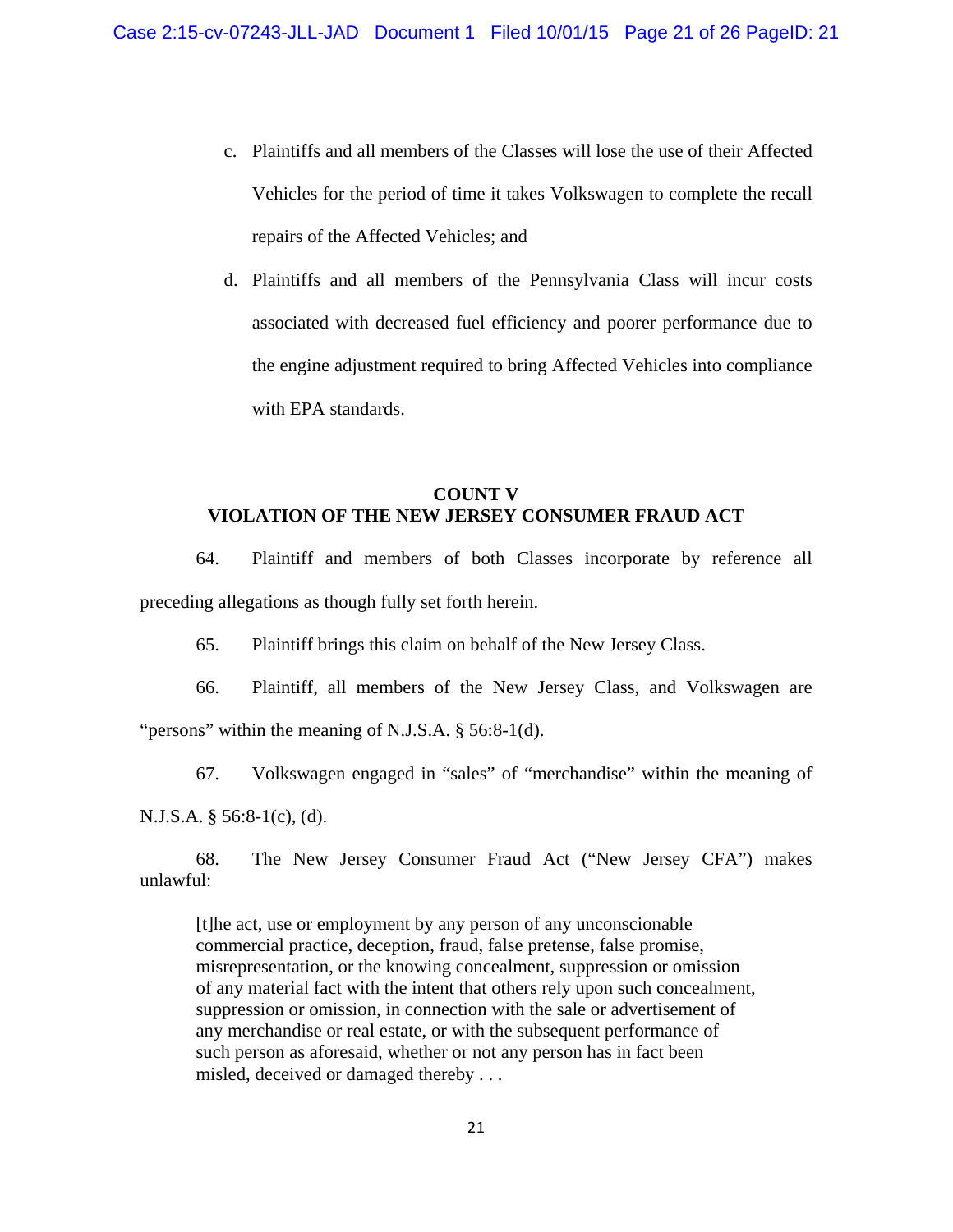#### N.J.S.A. § 56:8-2

69. In violation of the New Jersey CFA, Volkswagen intentionally and knowingly engaged in unconscionable and deceptive conduct with the intent that Plaintiff and all members of the New Jersey Class would rely upon Volkswagen's acts, concealment, suppression and omissions.

70. Volkswagen engaged in unlawful trade practices by employing deception, deceptive acts or practices, fraud, misrepresentations, or concealment, suppression or omission of material facts with the intent that Plaintiff and the New Jersey Class would rely upon those unlawful trade practices in connection with the purchase or lease of an Affected Vehicle.

71. Volkswagen has known about the "defeat device" software installed in the Affected Vehicles since at least 2009 when it began to market and sell vehicles it had designed to fool federal and state emissions testing. Volkswagen failed to disclose, and actively concealed, the dangers and risks posed to consumers and the public by the Affected Vehicles.

72. By failing to disclose, and actively concealing, the presence of the "defeat device" software in the Affected Vehicles, by marketing those Affected Vehicles as environmentally friendly and fuel efficient, and by presenting themselves as trustworthy companies that value environmental sustainability, Volkswagen engaged in unfair and deceptive trade practices in violation of the New Jersey CFA.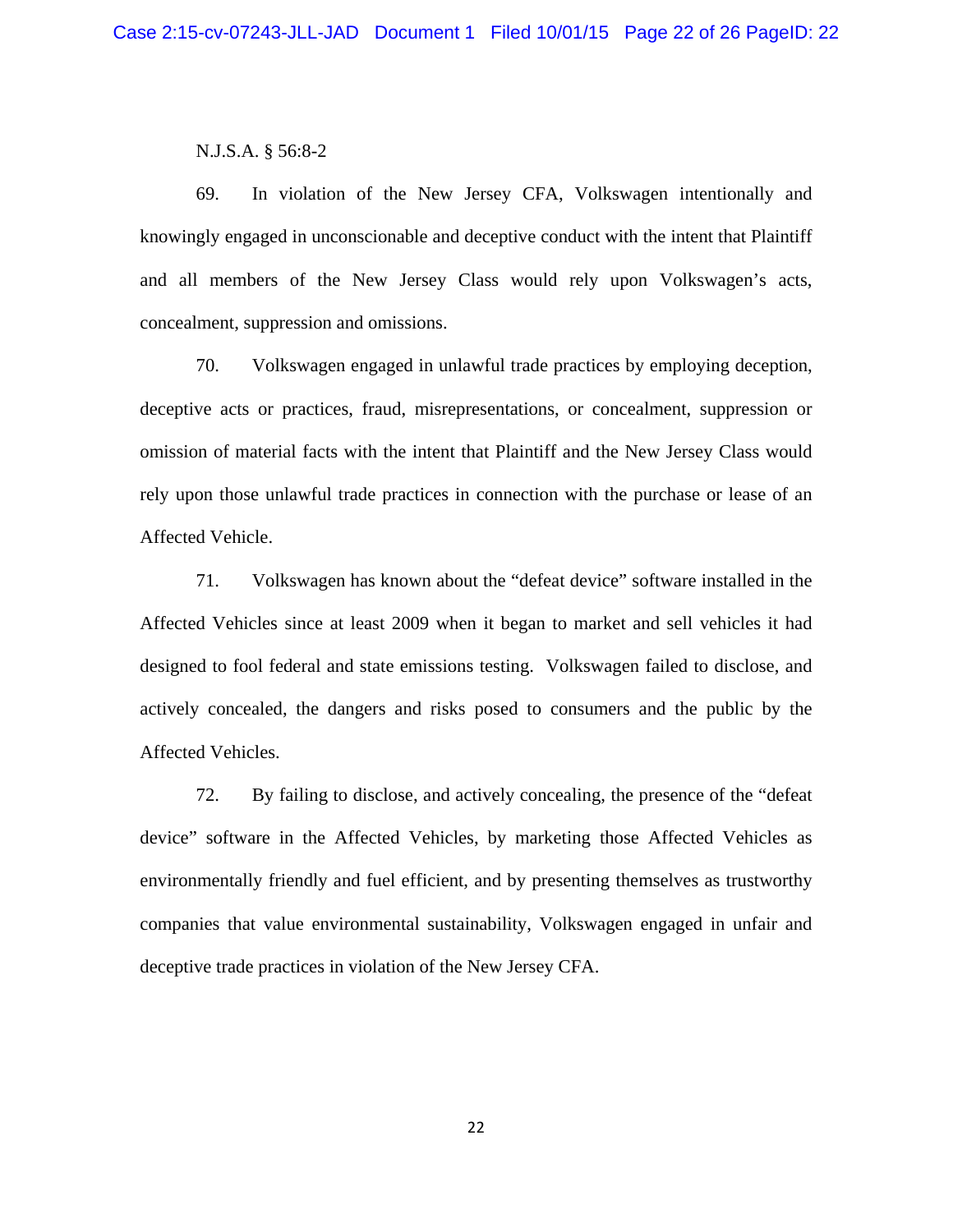73. Volkswagen intentionally concealed information about the true emissions of the Affected Vehicles to ensure that Plaintiff and the New Jersey Class would purchase or lease the Affected Vehicles.

74. Volkswagen's unfair and deceptive conduct or practices had a tendency or capacity to mislead, tended to create a false impression in consumers, were likely to, and did in fact, deceive reasonable consumers in New Jersey including Plaintiff and the New Jersey Class about the true safety and legality of the Affected Vehicles and the true value of the Affected Vehicles.

75. To protect its profits and to avoid remediation costs and a public relations nightmare, Volkswagen concealed the health and environmental risks posed by the Affected Vehicles, and allowed unsuspecting new and used car purchasers, including Plaintiff and the New Jersey Class, to buy or lease the Affected Vehicles at an inflated price, and allowed them to continue driving those Affected Vehicles which were highly toxic to the environment and public health.

76. Volkswagen owed Plaintiff and the New Jersey Class a duty to disclose the true environmental and health effects and the true value of the Affected Vehicles.

77. Because Volkswagen fraudulently concealed the fact the Affected Vehicles do not meet the federal and state emissions standards, and the discovery of the fraud perpetrated by Volkswagen generated significant negative publicity, the value of the Affected Vehicles has been greatly diminished. In light of the stigma that now surrounds the Affected Vehicles as a direct result of Volkswagen's conduct and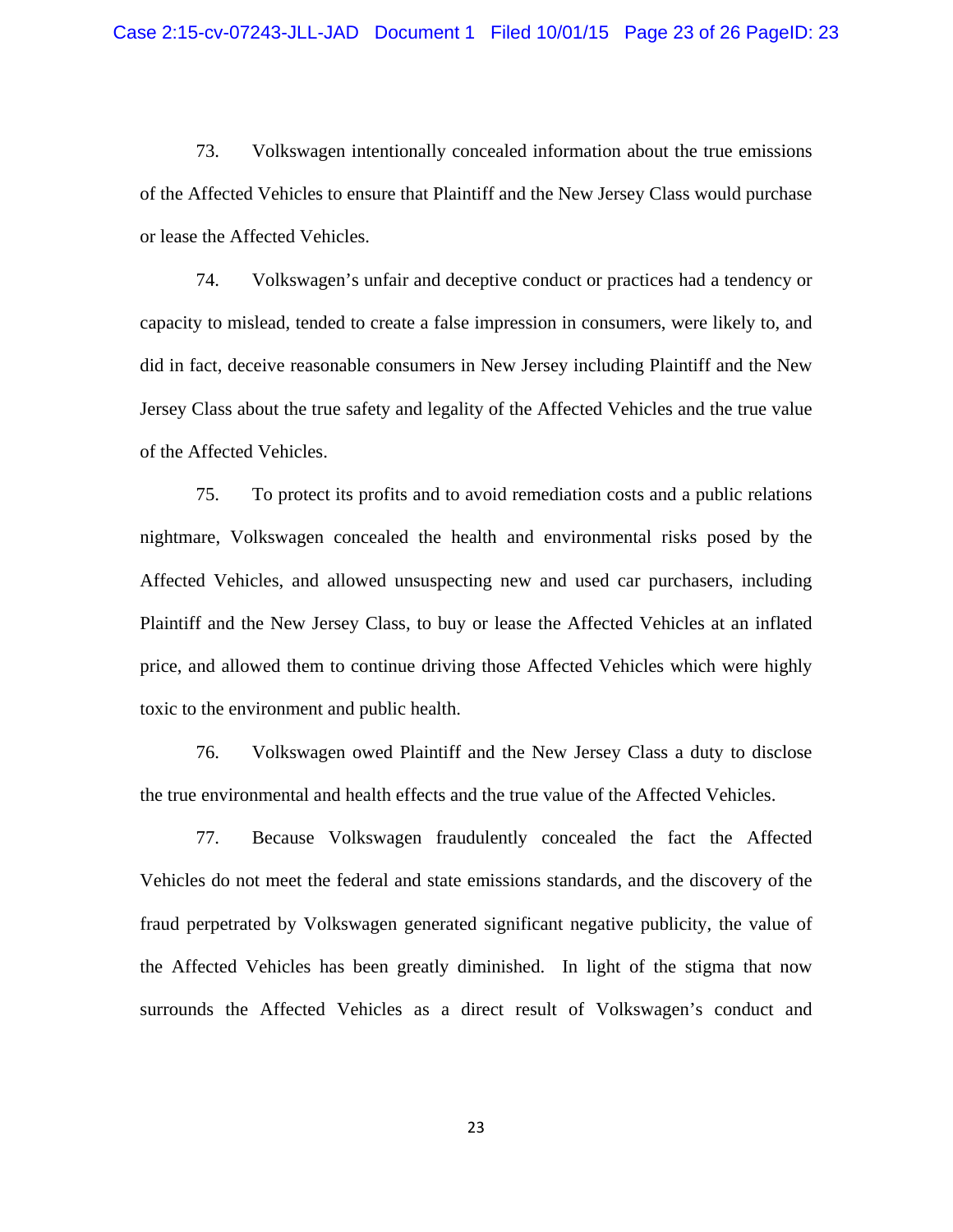admissions, the Affected Vehicles are worth significantly less than Volkswagen promised.

78. Plaintiff and the New Jersey class have suffered ascertainable loss as a direct result of Volkswagen's conduct in violation of the New Jersey CFA.

79. Plaintiff and the New Jersey Class are entitled to recover legal and/or equitable relief, including an order enjoining Volkswagen's unlawful conduct, treble damages, costs and reasonable attorneys' fees pursuant to N.J.S.A. § 56:8-19, and all other just and appropriate relief.

#### **PRAYER FOR RELIEF**

 Plaintiff, on behalf of himself and all others similarly situated, requests the Court to enter judgment against Defendants, as follows:

- a. Declaring that this action is properly maintainable under Rule 23 and appointing Plaintiff to represent the Classes defined herein;
- b. Appointing Plaintiff's law firm as class counsel in this action;
- c. Declaring that Volkswagen is financially responsible for providing notice to all Class Members about the defective nature of the Affected Vehicles;
- d. Awarding Plaintiff and members of both Classes appropriate equitable relief, including an order enjoining Volkswagen from further deceptive distribution, sales, and lease practices with respect to the Affected Vehicles, and directing Volkswagen to permanently, expeditiously, and completely repair the Affected Vehicles to eliminate the illegal "defeat device;"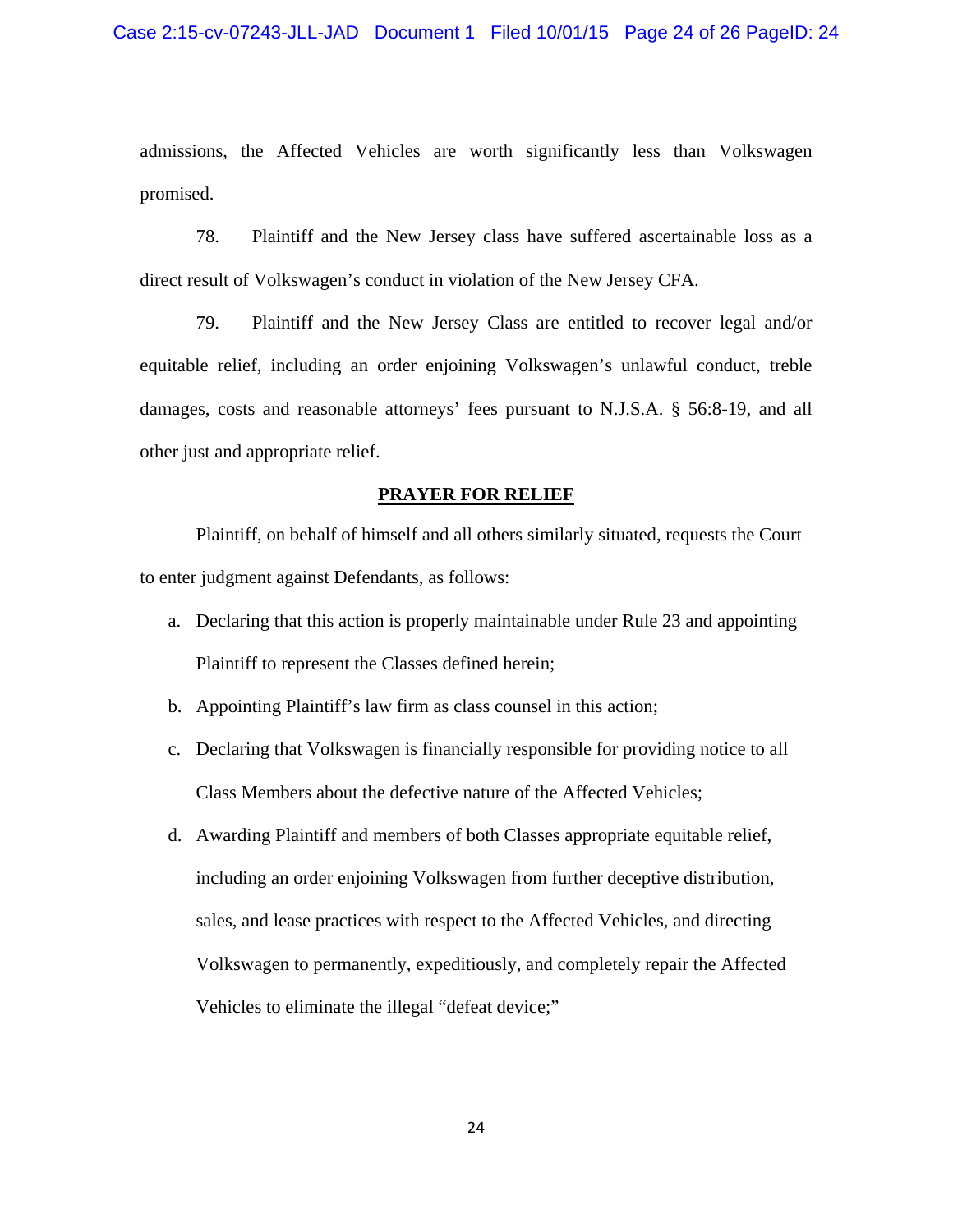- e. Awarding Plaintiff and members of both Classes compensatory, exemplary, punitive and statutory damages, including interest, in an amount to be proven at trial;
- f. Declaring that Volkswagen must disgorge, for the benefit of Plaintiff and members of both Classes, all or part of the ill-gotten profits it received from the sale or lease of the Affected Vehicles, or make full restitution to Plaintiff and members of both Classes;
- g. Awarding Plaintiff and the Classes for the return of the purchase price of the Affected Vehicles, with interest from the time it was paid, for reimbursement of the reasonable expenses occasioned by the sale, for damages, and for reasonable attorney fees;
- h. Awarding attorneys' fees and costs, as allowed by law;
- i. Awarding prejudgment and postjudgment interest, as provided by law;
- j. Leave to amend this Complaint to conform to the evidence produced at trial; and
- k. Such other and further relief as the Court deems appropriate under the circumstances.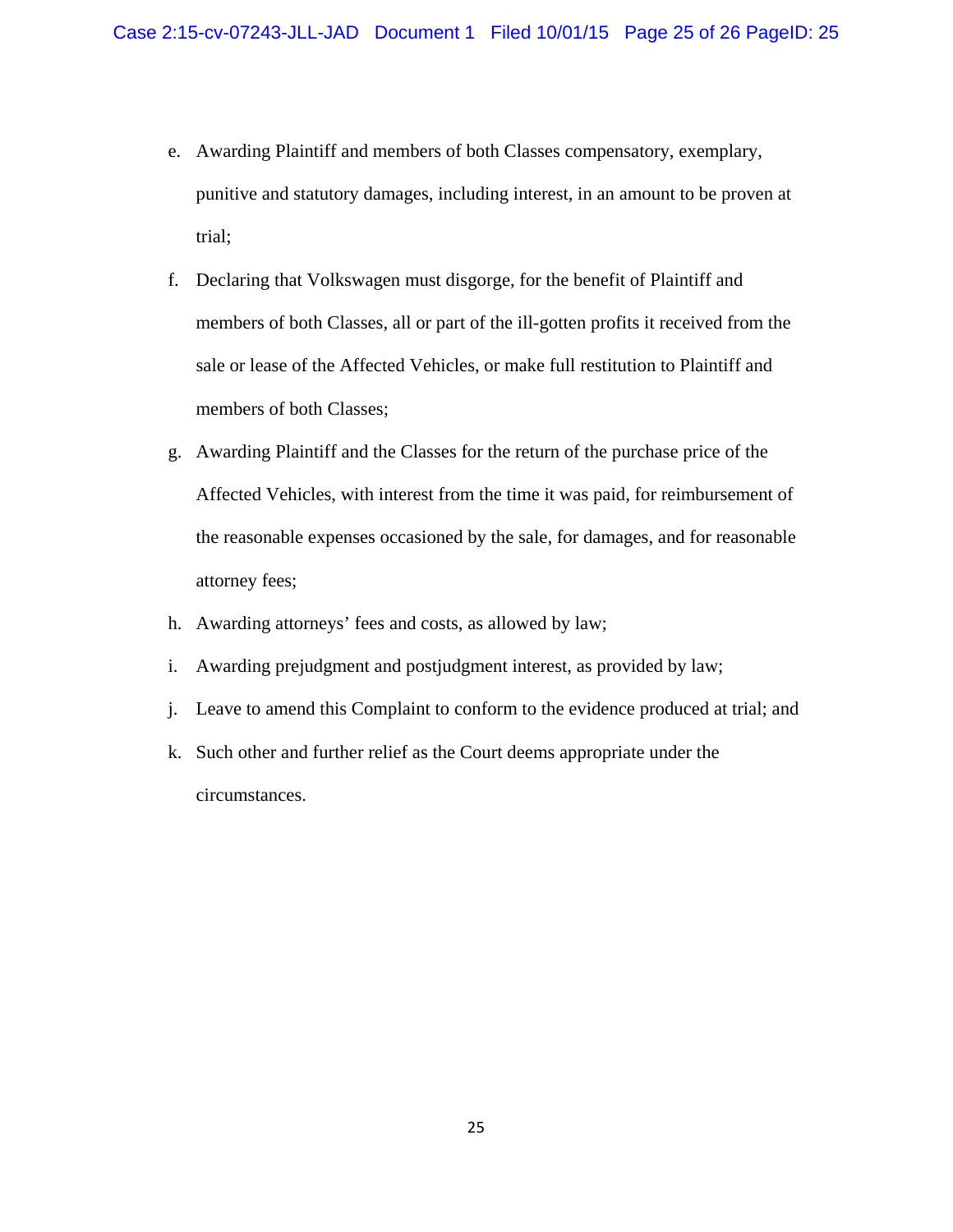Case 2:15-cv-07243-JLL-JAD Document 1 Filed 10/01/15 Page 26 of 26 PageID: 26

## **JURY TRIAL DEMAND**

Plaintiff hereby demands a jury trial on all issues so triable.

Dated: October 1, 2015 STARK & STARK

\_\_/s/ *Stephen A. Corr*\_\_\_\_\_\_\_\_\_\_\_\_\_\_\_\_\_\_

Stephen A. Corr, (NJ Bar No. 043671992) John A. Corr (NJ Bar No. 047161988) 777 Township Line Road, Ste. 120 Yardley, PA 19067 Tel: (267) 907-9600 Fax: (267) 907-9659 scorr@stark-stark.com jcorr@stark-stark.com

*Attorneys for Plaintiff and members of both Classes*